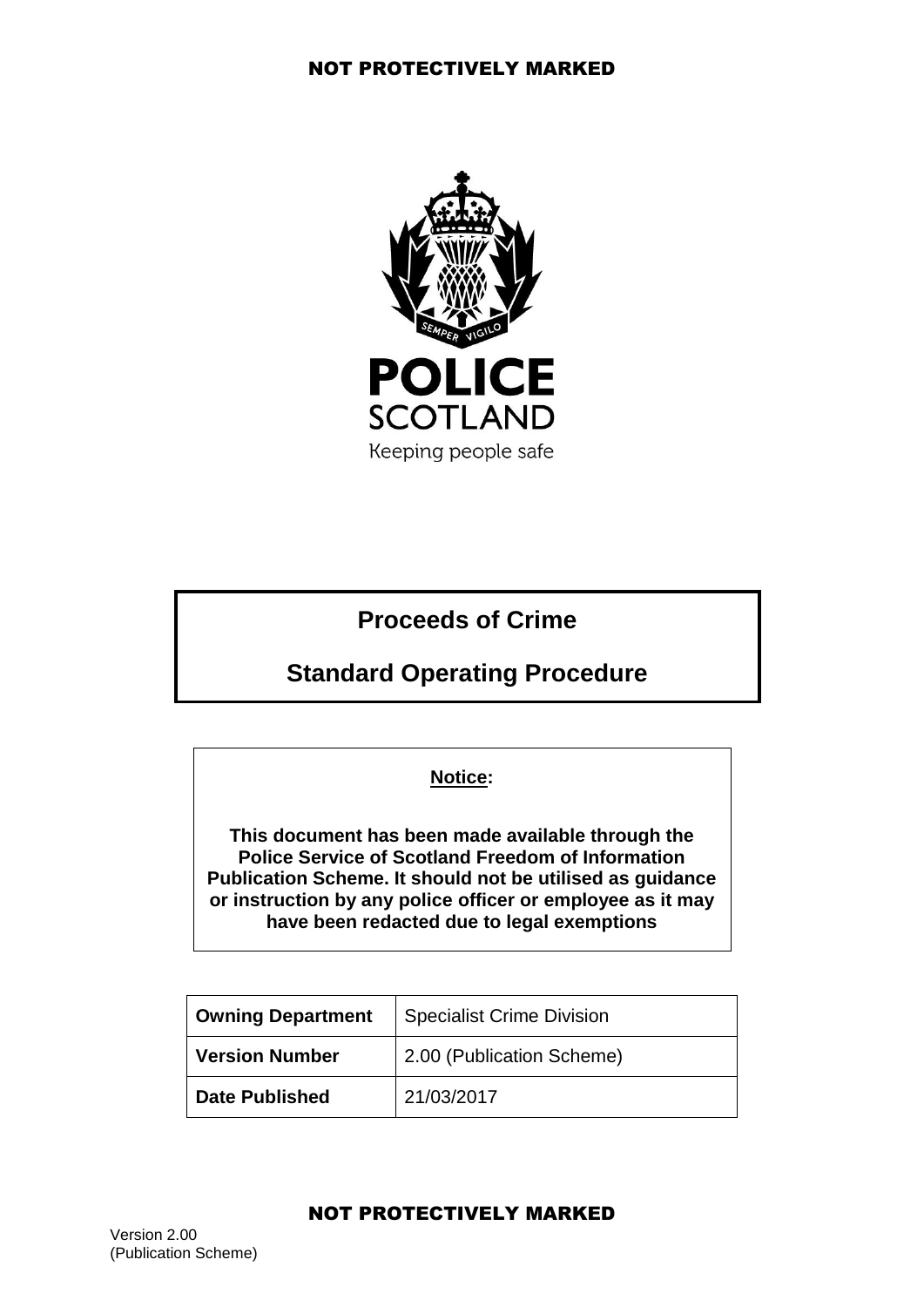# **Compliance Record**

| <b>Equality and Human Rights Impact Assessment (EqHRIA)</b><br><b>Date Completed / Reviewed:</b> | 01/11/2016 |
|--------------------------------------------------------------------------------------------------|------------|
| <b>Information Management Compliant:</b>                                                         | Yes        |
| <b>Health and Safety Compliant:</b>                                                              | N/A        |
| <b>Publication Scheme Compliant:</b>                                                             | Yes        |

## **Version Control Table**

| <b>Version</b> | <b>History of Amendments</b>                                                                                                                                                                                                                                                                                                                                                                                      | <b>Approval Date</b> |
|----------------|-------------------------------------------------------------------------------------------------------------------------------------------------------------------------------------------------------------------------------------------------------------------------------------------------------------------------------------------------------------------------------------------------------------------|----------------------|
| 1.00           | <b>Initial Approved Version</b>                                                                                                                                                                                                                                                                                                                                                                                   | 19/03/2013           |
| 2.00           | <b>Cyclical review incorporating Police Scotland template</b><br>and formatting standards; grammatical amendments;<br>inclusion of associated Policies, SOPs, reference<br>documents and forms; clarification of existing<br>information at paragraphs 2.3.3, 2.4.6 and 3.2.1;<br>additional paragraph 2.5.6 regarding responsibility of<br>seizing officer(s) and new Section 6 relating to Property<br>Seizure. | 20/03/2017           |
|                |                                                                                                                                                                                                                                                                                                                                                                                                                   |                      |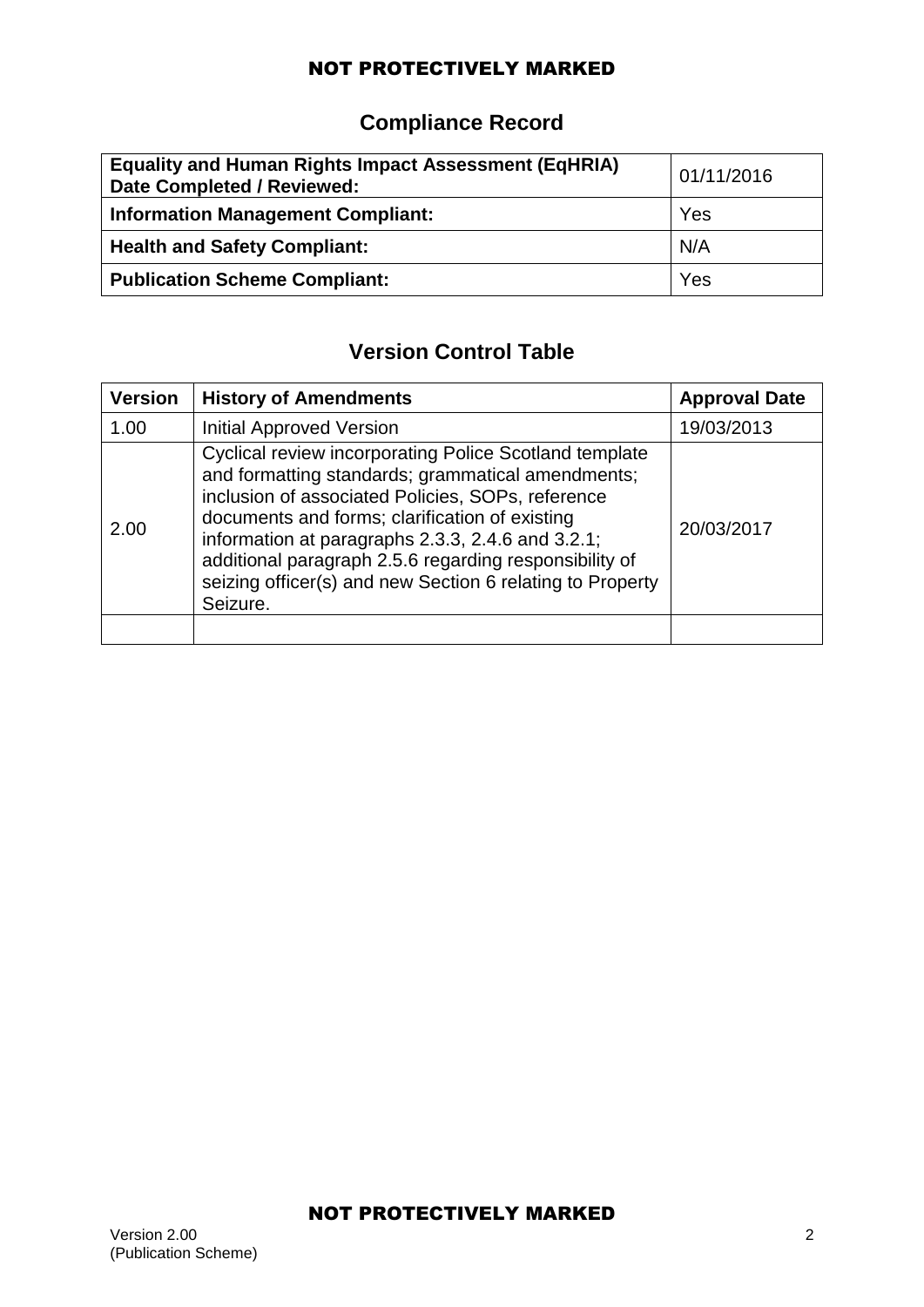## **Contents**

- 1. Purpose
- 2. Cash Seizure
	- 2.1 Legislation
	- 2.2 Prior Approval for Searches
	- 2.3 Searches for Cash
	- 2.4 Questioning of Subjects
	- 2.5 Reporting and Administration Procedures
- 3. Asset Confiscation
	- 3.1 Identifying Assets
	- 3.2 Criminal Lifestyle
	- 3.3 Assets Investigation
	- 3.4 Financial Profile
- 4. Money Laundering
	- 4.1 Money Laundering Explained
	- 4.2 Criminal Property
	- 4.3 Types of Money Laundering Offences
	- 4.4 Types of Investigatory Powers (POCA Investigations)
	- 4.5 Investigation Responsibility
	- 4.6 Case Submission
	- 4.7 Recording of Money Laundering Investigations
- 5. Civil Confiscation
	- 5.1 Civil Recovery Unit
	- 5.2 Expedited Referral
- 6. Property Seizure
	- 6.1 Legislation
	- 6.2 Powers to Seize Property
	- 6.3 Searches for Property
	- 6.4 Appropriate Approval for Searches
	- 6.5 Reporting and Administration Procedures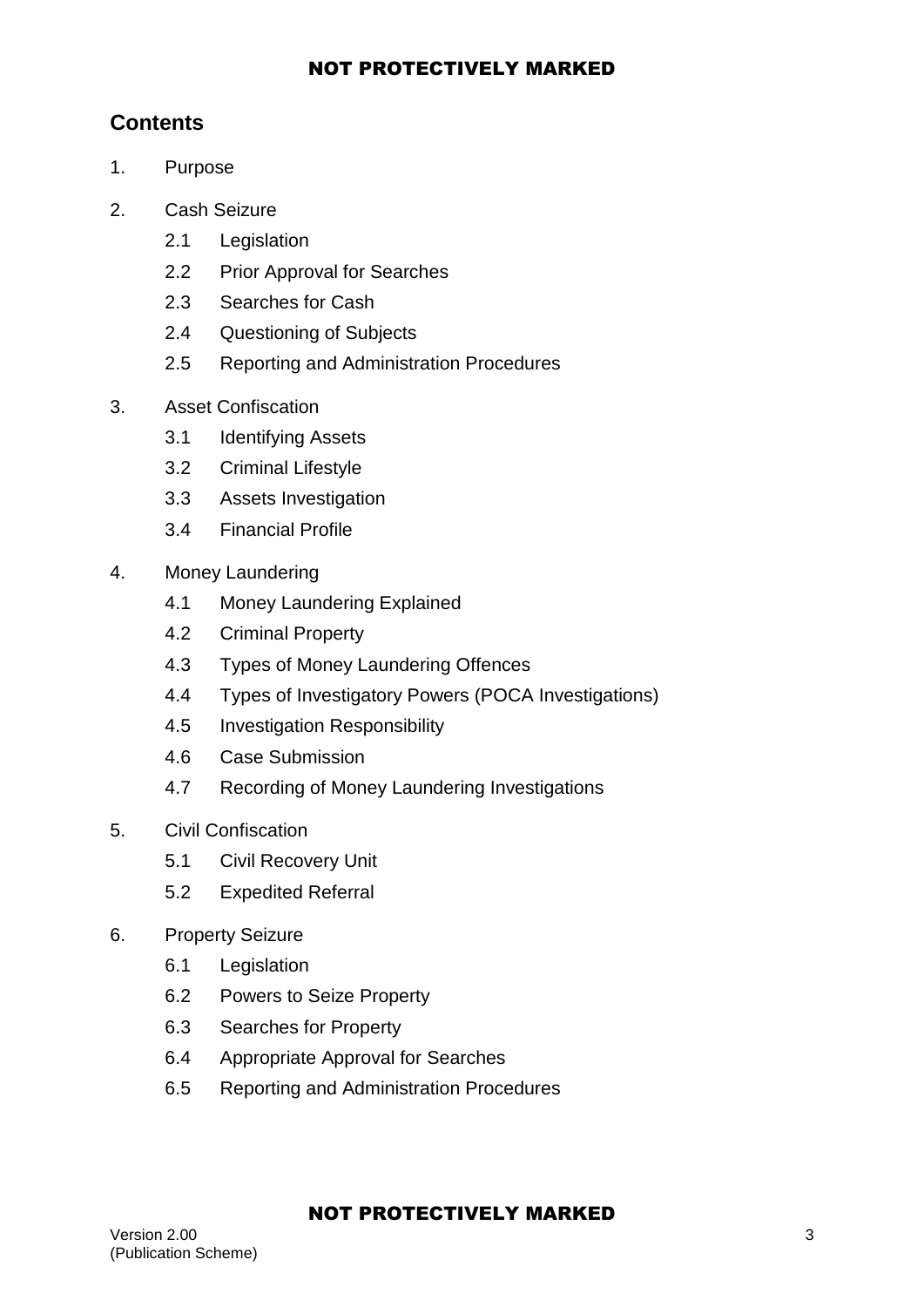# **Appendices**

|              | Appendix 'A'   List of Associated Legislation |
|--------------|-----------------------------------------------|
| Appendix 'B' | <b>List of Associated Reference Documents</b> |
|              | Appendix 'C'   List of Associated Forms       |
|              | Appendix 'D'   Glossary of Terms              |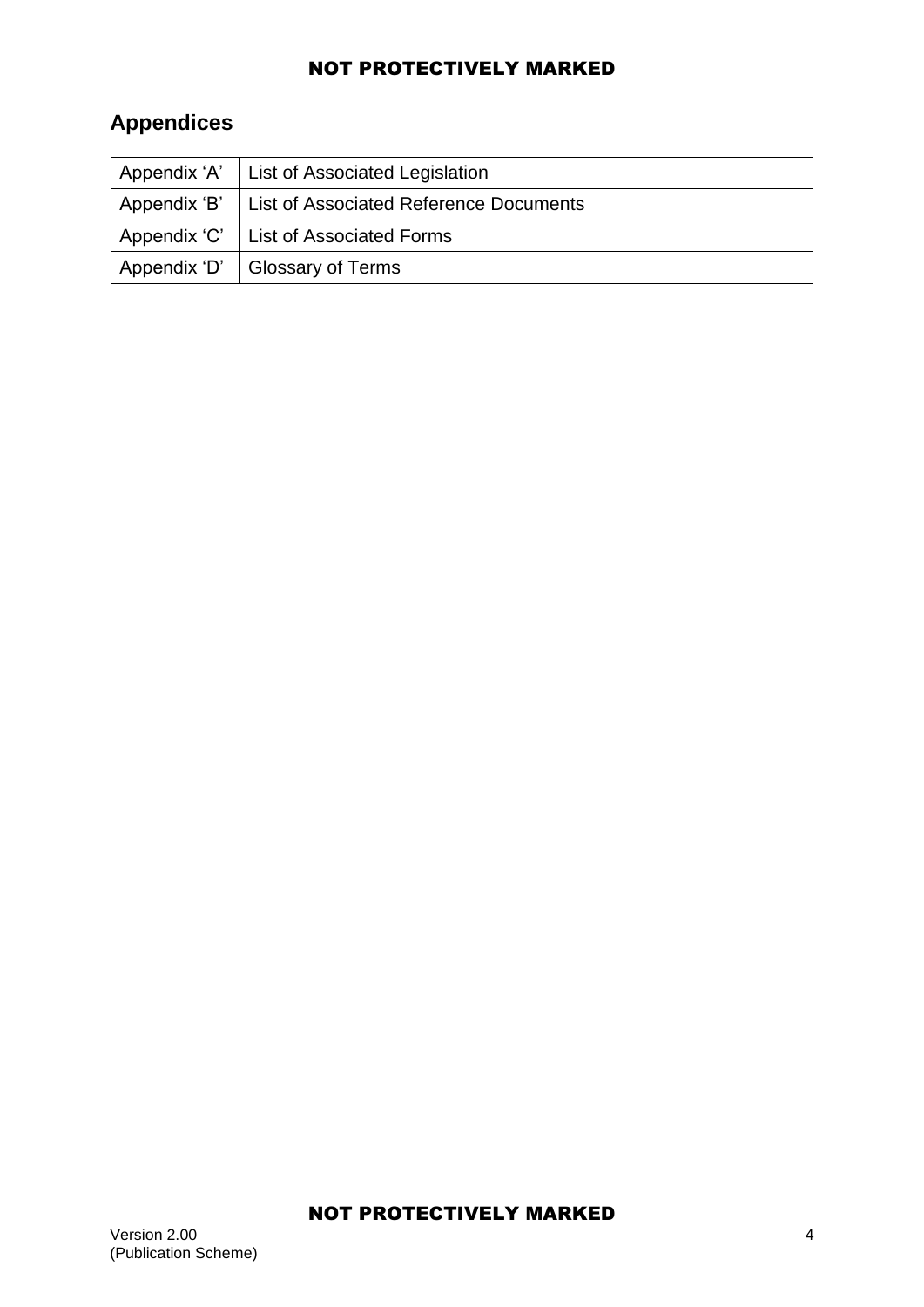## **1. Purpose**

- 1.1 This Standard Operating Procedure (SOP) supports the Police Service of Scotland, hereafter referred to as Police Scotland, policies for:
	- Crime Investigation
	- Serious and Organised Crime
- 1.2 This SOP aims to provide guidance on practices and procedures relating to the implementation and use of police powers under the Proceeds of Crime Act 2002 (POCA), which has four main strands:
	- Cash Seizures;
	- Asset Confiscation:
	- Money Laundering:
	- Civil Confiscation.
- 1.3 Advice on financial investigation and POCA is available by contacting the Financial Investigation Unit (FIU).
- 1.4 All documentation must be retained in accordance with the Record Retention SOP.

### **2. Cash Seizure**

#### **2.1 Legislation**

- 2.1.1 Section 294 POCA provides for the recovery of cash through civil proceedings in a Sheriff Court. The Act creates procedures for the seizure, retention and forfeiture of cash, which is either recoverable or intended by any person for use in unlawful conduct.
- 2.1.2 Cash is defined as cash found at any place in the UK which is:
	- Notes and coins in any currency;
	- Postal orders:
	- Cheques of any kind including travellers' cheques;
	- Bankers' drafts;
	- Bearer bonds and bearer shares.
- 2.1.3 Recoverable Property is property obtained through unlawful conduct or which:
	- Has been disposed of and is held by a person into whose hands it can be followed; or
	- Represents the original property; or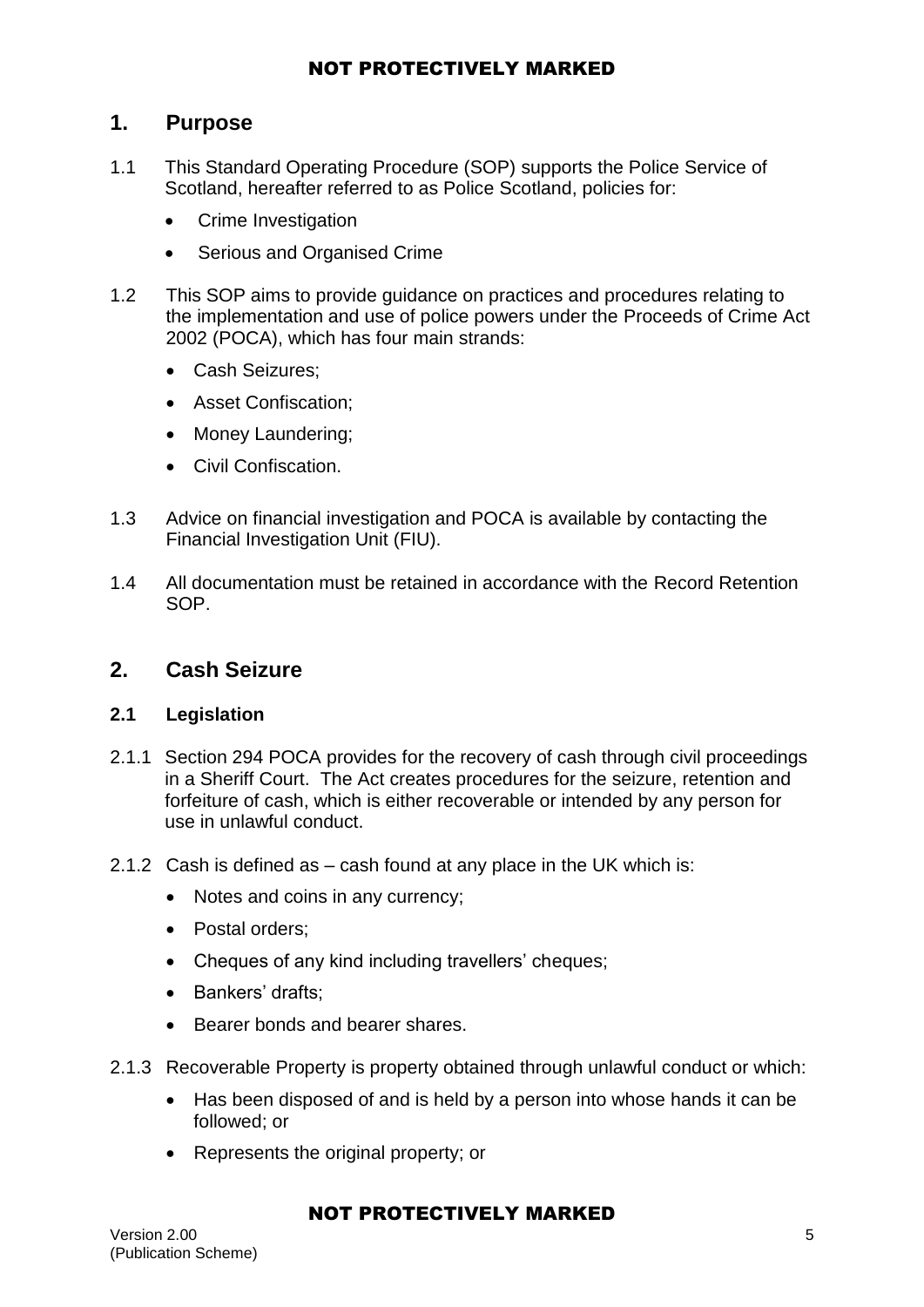- Is the portion of mixed property that represents property obtained through unlawful criminal conduct; or
- Is profit accrued in respect of the recoverable property.
- 2.1.4 Recoverable property can be traced to other property if the original property is sold and new property bought and it can be traced to the hands of third parties where it represents recoverable property.
- 2.1.5 Unlawful Conduct is conduct that is:
	- Committed in any part of the UK and is unlawful under criminal law; or
	- Committed outside the UK and is unlawful under the criminal law of that country and would contravene the criminal law of the UK if committed here.
- 2.1.6 A constable may seize any cash if they have reasonable grounds for suspecting that it is recoverable property or intended by any person for use in unlawful conduct. There does not need to be evidence of a crime being committed to justify reasonable grounds, only that you suspect that the cash is the proceeds of crime or intended for use in unlawful conduct.
- 2.1.7 The minimum amount of cash that may be seized under POCA is currently £1000. There is no power under the Act to seize any amount of cash under this limit, there is no maximum limit. The £1000 does not have to be in the possession of just one person. To illustrate: if two people are traced in a vehicle, searched and found to be in possession of £600 each (total £1200) and there is reasonable suspicion that the cash is the proceeds of criminal activity, or is intended for use in furtherance of crime, then all the cash can be seized together under POCA.
- 2.1.8 When cash is seized under POCA, the cash should not revert back to being a production for a criminal case. If there is any possibility of cash being used as evidence in a criminal investigation, it should be treated as a production from the start. Cash can be seized under POCA at a later date if an investigation does not lead to a prosecution or following the conclusion of any criminal proceedings.

### **2.2 Prior Approval for Searches**

- 2.2.1 While POCA searches do not require a warrant, 'Prior Approval' is required; unless in the circumstances it is not practicable to obtain approval before exercising the power.
- 2.2.2 Approval should be given in the first instance by a Sheriff or, where that is not practicable, a senior officer of at least the rank of Inspector. The Constable should explain to the Sheriff the grounds for wishing to undertake the search. Where appropriate and practicable the officer should prepare a written application in the form of a report. Where a senior officer is asked to approve a search, the senior officer should make a written record of their decision.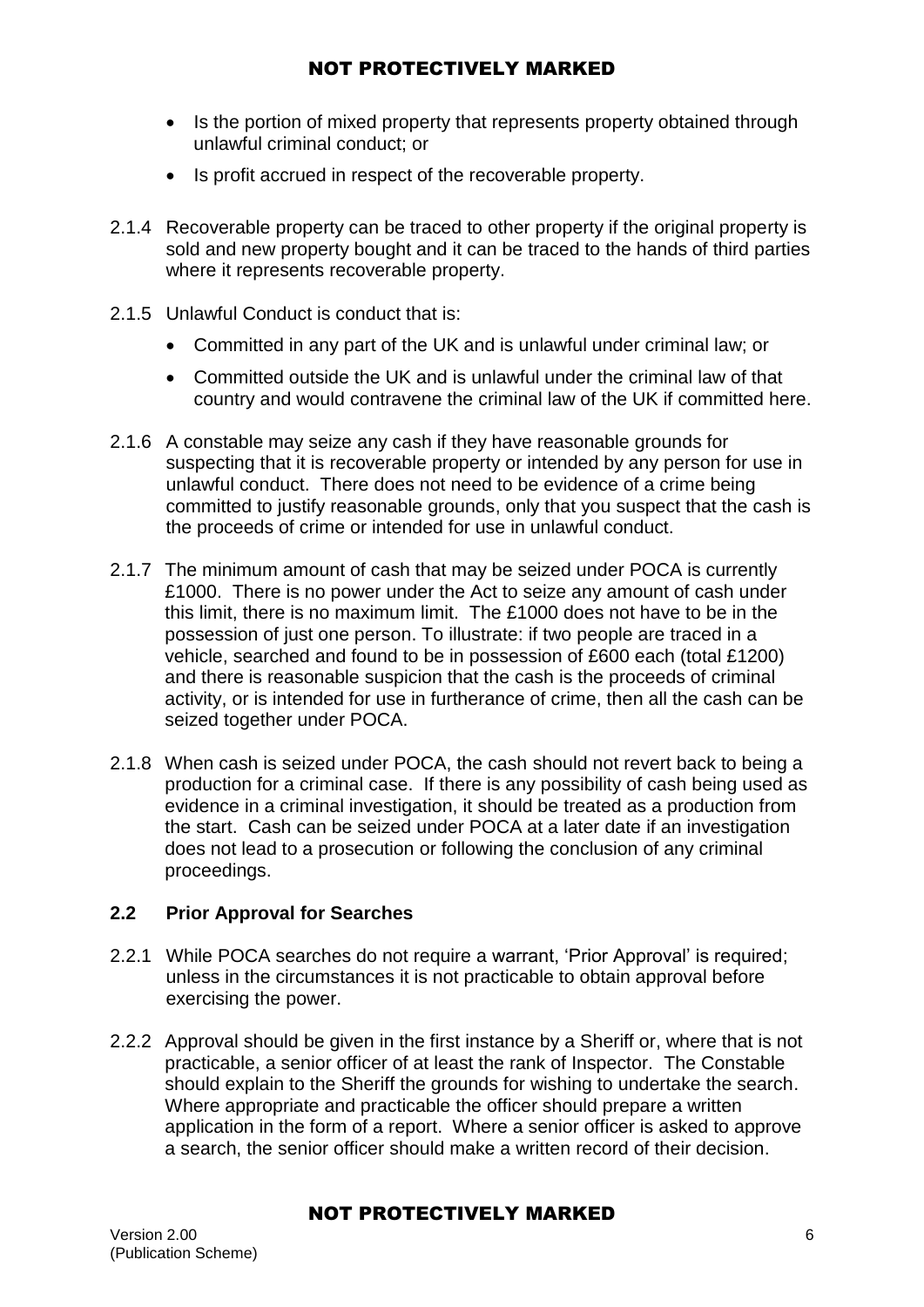- 2.2.3 If the powers are exercised without the approval of a Sheriff in a case where:
	- No cash is seized by virtue of Section 294; or
	- Any cash so seized is not detained for more than 48 hours,

the Constable who exercised the powers must give a written report to the senior officer.

- 2.2.4 The report must give particulars of the circumstances which led the Constable to believe that:
	- The powers were exercisable; and
	- It was not practicable to obtain the approval of a Sheriff.
- 2.2.5 To illustrate, the following are examples of where 'Prior Approval' under POCA would be considered:
	- A person is currently serving a custodial sentence in prison. Cash exceeding £1000 is handed into the prison for the prisoner. Scottish Prison Service staff retain the cash and inform police. Police make enquiry and have reasonable cause to suspect the cash is proceeds of or intended for use in unlawful conduct. Prior approval is required to seize the cash under POCA; it would be practicable to obtain prior approval from a Sheriff.
	- Information is received from staff at a local bank that one of their customers has just withdrawn over £1000 cash and they suspect that it is to be used for unlawful purposes. Police hold intelligence that this person is a drug dealer and want to stop and search the person. Prior approval would be required to search that person for cash. In the timescale required it is unlikely that it would be practicable to obtain prior approval from a Sheriff and in such circumstances, approval must be sought from a senior police officer, of at least Inspector rank.
	- A constable attends a dwelling as a result of domestic abuse incident. The officer is informed by one partner that the other partner is holding cash for a 'drug dealer' in another room of the dwelling. The officer may search that room for the cash after seeking prior approval from a senior officer without warrant under the provisions of the Act, irrespective of whether the other partner protests or asks the officer to leave the dwelling.
- 2.2.6 In most cases where cash is seized prior approval will not have been required as officers will usually encounter cash when searching under other provisions such as a search warrant or other statutory power. (e.g. Section 23 Misuse of Drugs Act 1971).

### **2.3 Searches for Cash**

- 2.3.1 Section 289 of POCA provides that a constable who is lawfully on any premises may search for cash if they have reasonable grounds for suspecting that there is on the premises cash:
	- Which is intended by any person for use in unlawful conduct; and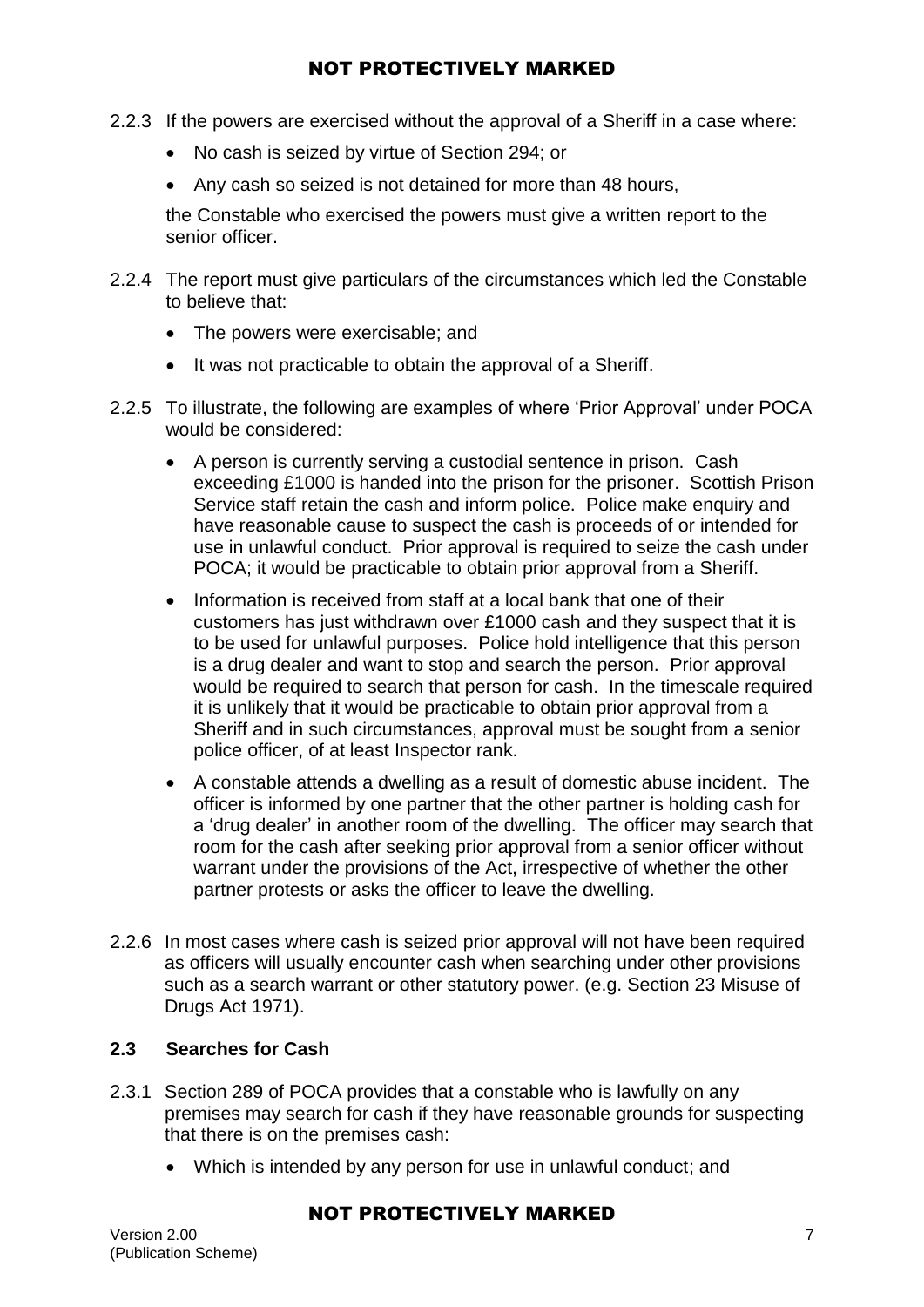• The amount of which is not less than the minimum amount.

If a constable has reasonable grounds for suspecting that a person is carrying cash:

- Which is intended by any person for use in unlawful conduct; and
- The amount of which is not less than the minimum amount.

They may so far as they think it necessary or expedient, require the subject:

- to permit a search of any article they have with them; and
- to permit a search of their person.
- 2.3.2 A constable searching any person may detain the subject for so long as is necessary to recover any cash. The power of search does not require a person to submit to an intimate search or strip search.
- 2.3.3 This power of search **can only be** carried out after seeking 'Prior Approval' under section 290 of POCA except in extreme circumstances where no Inspector can be contacted.

**NB** Before carrying out any search of persons or premises officers and staff should refer to the Police Scotland S-004 Searching Generic Risk Assessment.

#### **2.4 Questioning Of Subjects**

- 2.4.1 Once officers have made the decision to seize a quantity of cash under POCA, it is important that the person concerned is given the opportunity to account for their possession of the cash. A refusal to answer can be used in support of a cash seizure detention hearing.
- 2.4.2 It is good practice for the subject to be cautioned and questioned about their possession of the cash. It is important to fully question any person from whom cash is seized at the time of seizing the cash. The sooner appropriate questions are asked, the less time any person will have to fabricate an explanation for possession and origins of the cash. Suggested questions to be asked as follows:
	- How much cash is there?
	- Whose cash is it?
	- Why do you have possession of it?
	- Where did it come from?
	- Do you have any paperwork to support your claims?
	- Does anyone else claim ownership of it?
	- How long have you known them?
	- What are you doing here?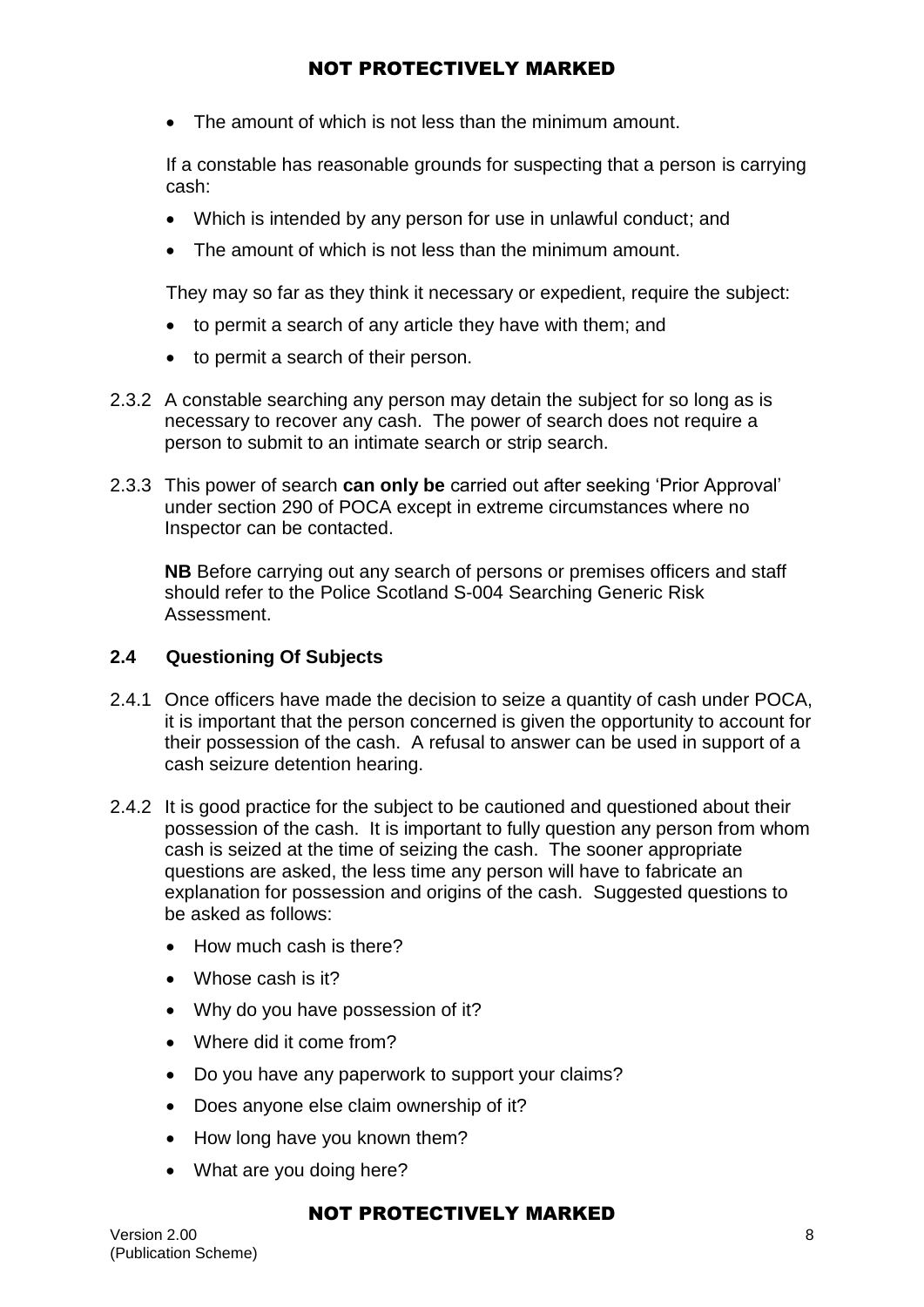- Where have you just come from?
- Where are you going?
- Where and for whom do you work?
- How long have you been in/out of work?
- What do you work as?
- How much do you earn?
- 2.4.3 These questions are merely a guideline and do not prevent any further questions being asked. Further guidance is available on the Specialist Crime Division (SCD) Guidance Documents page of the Intranet under 'Economic Crime':
	- Cash Seizure Guidance and Questions
	- **Interview for Cash Seizure under Section 294**
- 2.4.4 Upon deciding to seize cash using the provisions of section 294 of the Act, the subject should be advised the cash is being seized under the Proceeds of Crime Act 2002 and the time and date they were informed should be noted. This is the time the cash is seized under POCA.
- 2.4.5 The subject should be informed that a detention hearing will take place at the appropriate Sheriff Court within the next 48hrs (excluding weekends and public holidays). Contact details should be obtained from the persons from whom the cash is seized in order that they may be informed where and when the hearing will take place.
- 2.4.6 Where English is not the first language of the subject, officers should engage the services of an appropriate interpreter to ensure fairness and maintain the integrity of the interview. Refer to the Interpreting and Translating Services SOP for guidance on how to contact a suitable interpreter. If it is identified that an appropriate adult is required again to ensure fairness and maintain the integrity of the interview officers should engage the services of an appropriate adult. Refer to the Appropriate Adult SOP for guidance on this.

### **2.5 Reporting and Administration Procedures**

- 2.5.1 The seized cash should be counted with corroboration, recorded on the appropriate form:
	- Form 112-041 Certificate of Counting GBP  $(E)$ ; or
	- Form 112-042 Certificate of Counting Foreign Currency

and placed in a safe, adhering to local procedures, until the outcome of the initial detention application is known.

2.5.2 A subject sheet / report requesting detention of the cash under Section 295 of the Proceeds of Crime Act 2002, should be dictated by the seizing officer, to be treated as a custody case, prior to the completion of their tour of duty. This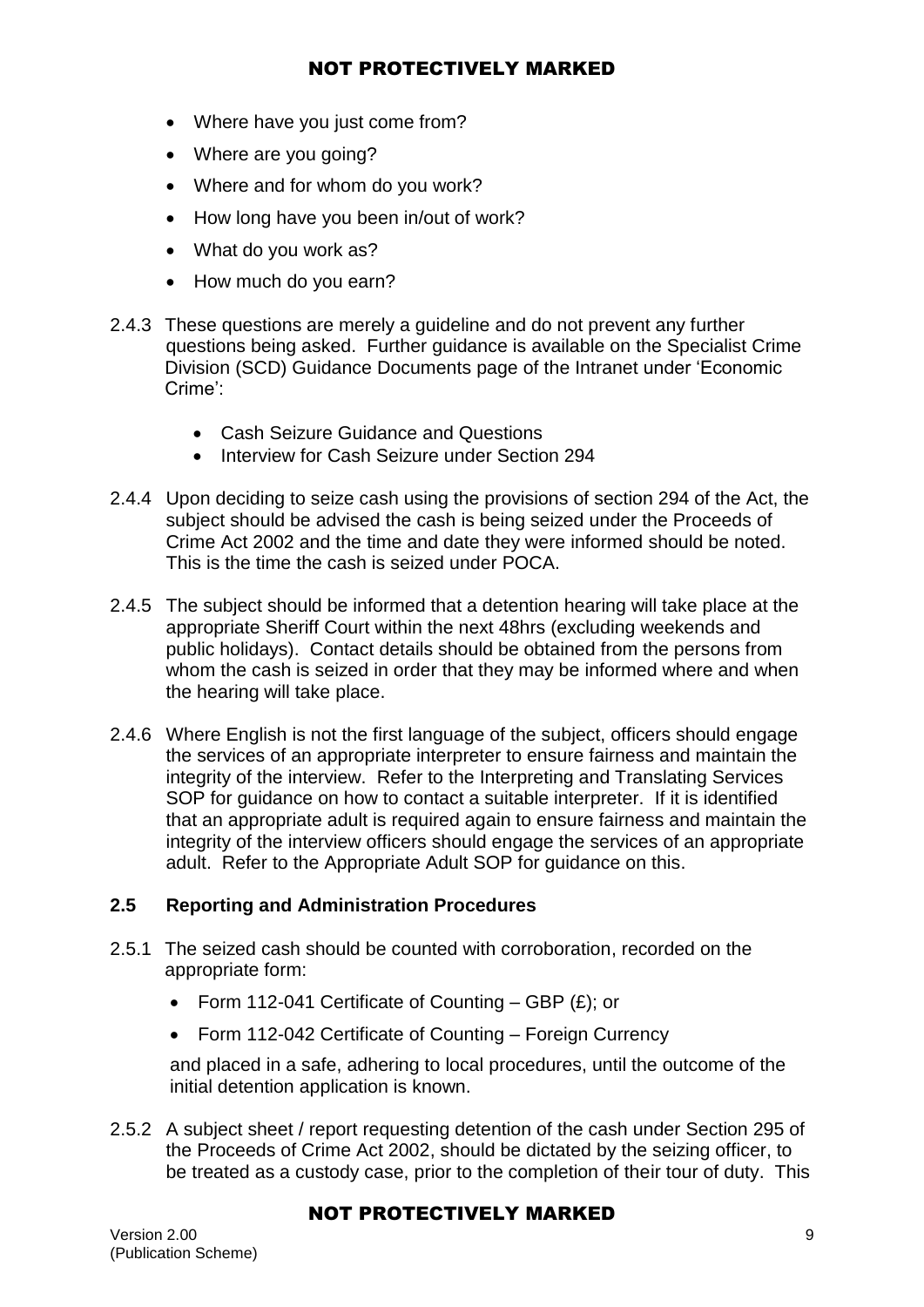report should be forwarded to the FIU for onward transmission to the local Procurator Fiscal, along with a Criminal History System (CHS) print out for all subjects.

- 2.5.3 The maximum period allowed from the time of the cash seizure to when a detention hearing commences is 48 hours (excluding weekends and court holidays). The FIU have responsibility to ensure that the relevant Procurator Fiscal is made aware of the seizure in sufficient time to organise the detention hearing. Once FIU receive the report of a cash seizure, they will liaise with the local Procurator Fiscal, who will then prepare an application for detention to be heard by a Sheriff. If the detention hearing is not arranged within the 48 hours period, the cash must be returned.
- 2.5.4 At the hearing the Sheriff will consider the circumstances and, if deemed appropriate, will order the cash to be retained for a period of up to 6 months. The matter will then be dealt with by the Civil Recovery Unit (CRU). If the Sheriff decides that the cash is not suitable for further detention the FIU will be informed and arrange for the cash to be returned to the subject.
- 2.5.5 The subject from whom the cash was seized can make representations at the hearing to justify their possession of the cash and attempt to show that it was not obtained by unlawful conduct or intended for use in unlawful conduct.
- 2.5.6 If following the hearing the money is to be returned to the subject the seizing officer is responsible for this. If the money is to be retained for a further period of time the seizing officer is responsible for ensuring the cash is banked in accordance with local practices following consultation with the divisional FIU. The certificate of counting should be retained with the banking receipt.
- 2.5.7 The FIU will act as a Single Point of Contact (SPOC) between the seizing officers and the CRU. All further enquiries by the CRU will be transmitted on to the seizing officers by the FIU.

## **3. Asset Confiscation**

### **3.1 Identifying Assets**

- 3.1.1 At the initial stage of any Police enquiry into an acquisitive crime or a lifestyle offence, officers should consider contacting the FIU in an effort to identify if the subject(s) of the enquiry has assets suitable for consideration of criminal confiscation procedures.
- 3.1.2 The proceeds of all acquisitive crimes can be subject to confiscation and where a person is proved to have a 'criminal lifestyle' then all assets that cannot be legitimately accounted for, can be subject to criminal confiscation.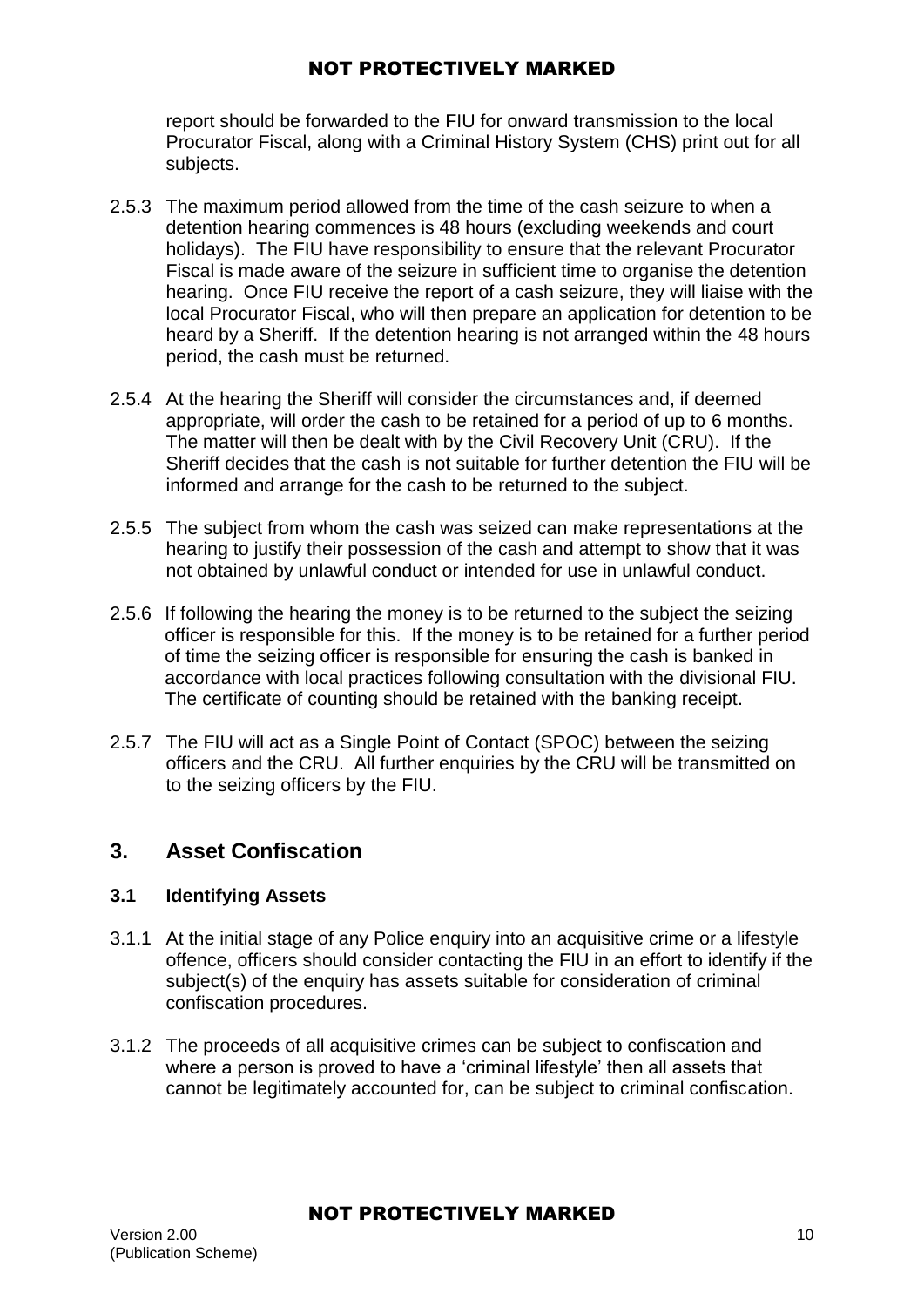#### **3.2 Criminal Lifestyle**

- 3.2.1 A person has a criminal lifestyle only if the offence concerned satisfies any one of the following tests:
	- 1. Is an offence as listed in Schedule 4 of POCA as amended by The Proceeds of Crime Act 2002 Amendment (Scotland) Order 2011, summarised as follows:
		- Money Laundering:
		- Drug Trafficking, including psychoactive substances;
		- Directing Terrorism;
		- People Trafficking;
		- Arms Trafficking:
		- Counterfeiting;
		- Intellectual Property (Copyright, Designs and Patents Act 1988);
		- Pimps and Brothels;
		- Blackmail:
		- Inchoate Offences (conspiring, incitement, aiding, abetting, counselling or procuring the commission of such an offence) ;
		- Gangmasters (Licensing) Act 2004;
		- An offence under section 39(1) of the Consumer Credit Act 1974;
		- Distribution of obscene material:
		- Supplying or Possessing Unclassified video recordings;
		- An offence under section 5(1) of the Private Security Industry Act 2001 (using an unlicensed security operative);
		- The Criminal Justice and Licensing (Scotland) Act 2010, section 28(1) (involvement in serious organised crime); section 30(1) or (2) (directing serious organised crime) and section 29(1) (offences aggravated by connection with serious organised crime).
	- 2. Constitutes an offence committed over a period of at least six months and the total benefit to the accused is not less that £1000.
	- 3. Conduct forms part of a course of criminal activity. The test of a course of criminal activity is that the accused:
		- Has been convicted of four or more offences on the same occasion from all of which he or she has benefited; or
		- Has at least two previous convictions on separate occasions, since enactment of the Proceeds of Crime Act 2002, and within six years of the most recent proceedings, for offences from which he or she has benefited; and
		- The accused benefit is not less that than £1000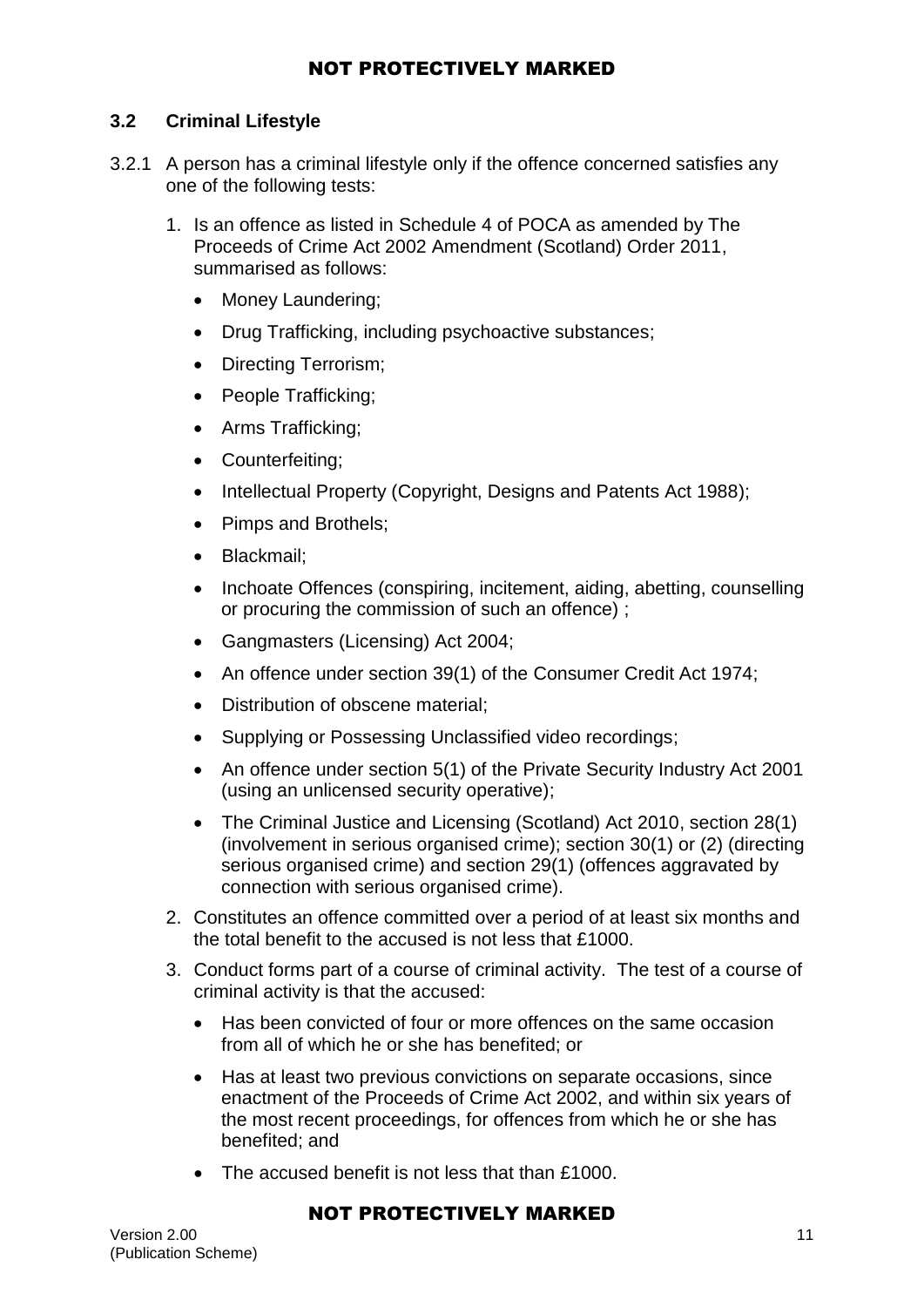### **3.3 Asset Investigations**

- 3.3.1 Where a person has been reported for an acquisitive crime or has been shown to have a 'criminal lifestyle' the local FIU should be informed to allow them to carry out an asset investigation. FIU units should have procedures in place to identify when subjects are reported for acquisitive crime or where they are shown to have a 'criminal lifestyle' and should carry out an asset investigation for all such subjects.
- 3.3.2 Where assets are identified, that are suitable for restraint, the FIU are responsible for submitting a request for restraint of assets to Crown Office. The FIU will thereafter act as the SPOC between Crown Office and the reporting officer for any follow up enquiries with regard to the restraint request.

#### **3.4 Financial Profile**

- 3.4.1 Where Crown Office decide to pursue a subject's assets for criminal confiscation they will request that a 'financial profile' is compiled by the Police FIU units. The purpose of the profile is to calculate the subjects criminal benefit figure (total of their benefit from criminal activity over a period of six years preceding the date of charge or reporting) and the available amount of assets, to enable Crown Office to carry out their criminal confiscation procedures.
- 3.4.2 FIU units will act as the Police SPOC for all criminal confiscation procedures and will act on instruction given by Crown Office.
- 3.4.3 Crown Office will keep the FIU updated with the progress of all criminal confiscation cases and will report on the final outcome.

## **4. Money Laundering**

### **4.1 Money Laundering Explained**

- 4.1.1 Money laundering is the process by which the proceeds of crime are converted into assets which appear to have a legitimate origin, so that they can be retained permanently or recycled into further criminal enterprises.
- 4.1.2 It was first criminalised in the United Kingdom in respect of the proceeds of drug trafficking, by means of the Drug Trafficking Act 1986.
- 4.1.3 Further drugs related money laundering offences were subsequently enacted, together with separate offences relating to the proceeds of other criminal conduct and terrorist funding. The Proceeds of Crime Act 2002 consolidates previous legislation, introducing specific money laundering offences.
- 4.1.4 Under previous legislation, having to identify the predicate offence often resulted in failed prosecutions for money laundering, even where evidence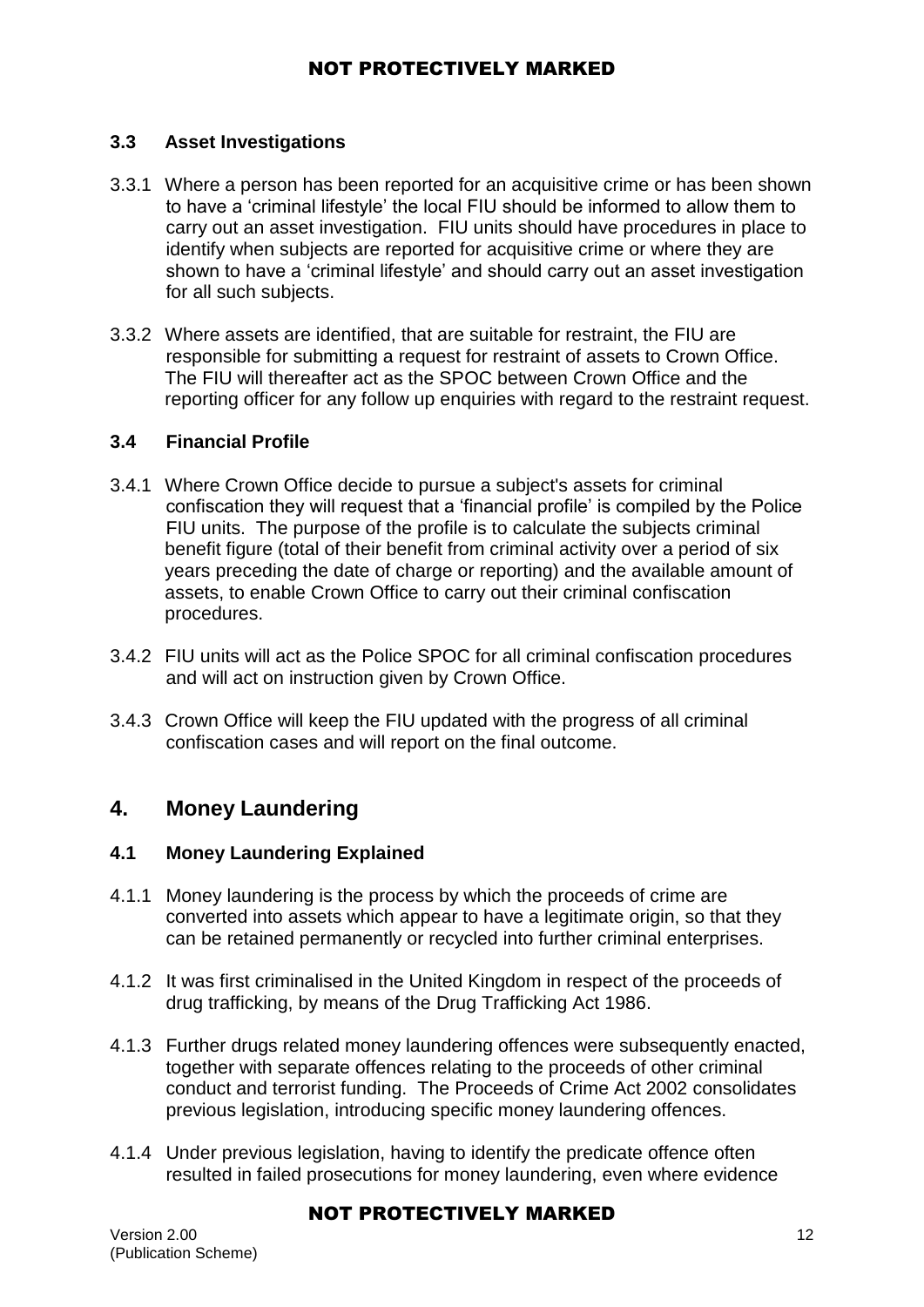supported the allegation that the funds in question were generated by criminal activity. Under POCA this obstacle to prosecution has been removed.

4.1.5 Prosecution for money laundering may now be practicable even if it cannot be identified for certain which specific offence or offences actually generated the criminal proceeds, or who is responsible for any offence. The onus remains on the prosecution to prove that the funds were derived from unlawful activity.

## **4.2 Criminal Property**

- 4.2.1 The Money Laundering provisions of POCA relate to a person's handling of 'Criminal Property'. Criminal property is described in POCA at Section 340, summarised as follows:
	- Property is criminal property if it constitutes a person's benefit from criminal conduct or it represents such a benefit (in whole or part and whether directly or indirectly), and the alleged offender knows or suspects that it constitutes or represents such a benefit.
	- Criminal conduct is conduct which constitutes an offence in any part of the United Kingdom, or would constitute an offence in any part of the United Kingdom if it occurred there.

## **4.3 Types of Money Laundering Offences**

- 4.3.1 **Concealing**: This offence is committed where a person conceals, disguises, converts, transfers or removes from the jurisdiction criminal property.
- 4.3.2 **Arrangements**: In establishing an offence of arrangement, it is essential to prove that a person entered into or became concerned in an arrangement which he knew or suspected would make it easier for another person to acquire, retain, use or control criminal property.
- 4.3.3 **Acquisition, use and possession**: This offence is committed where a person knows or suspects that the property which is acquired, used or possessed, constitutes or represents his own or another's benefit from criminal conduct.
- 4.3.4 **Failure to Disclose – Regulated Sector or Other Nominated Officers**: Creates an obligation in certain instances to report suspicions of money laundering to authorities.
- 4.3.5 **Tipping Off**: Creates an offence of making a disclosure likely to prejudice money laundering investigations being undertaken, or which may be undertaken, by law enforcement authorities.

### **4.4 Types of Investigatory Powers (POCA Investigations)**

4.4.1 **Production Orders**: The Crown Office and Procurator Fiscal Service (COPFS) may make application to the Sheriff for an Order to require that specified material be produced.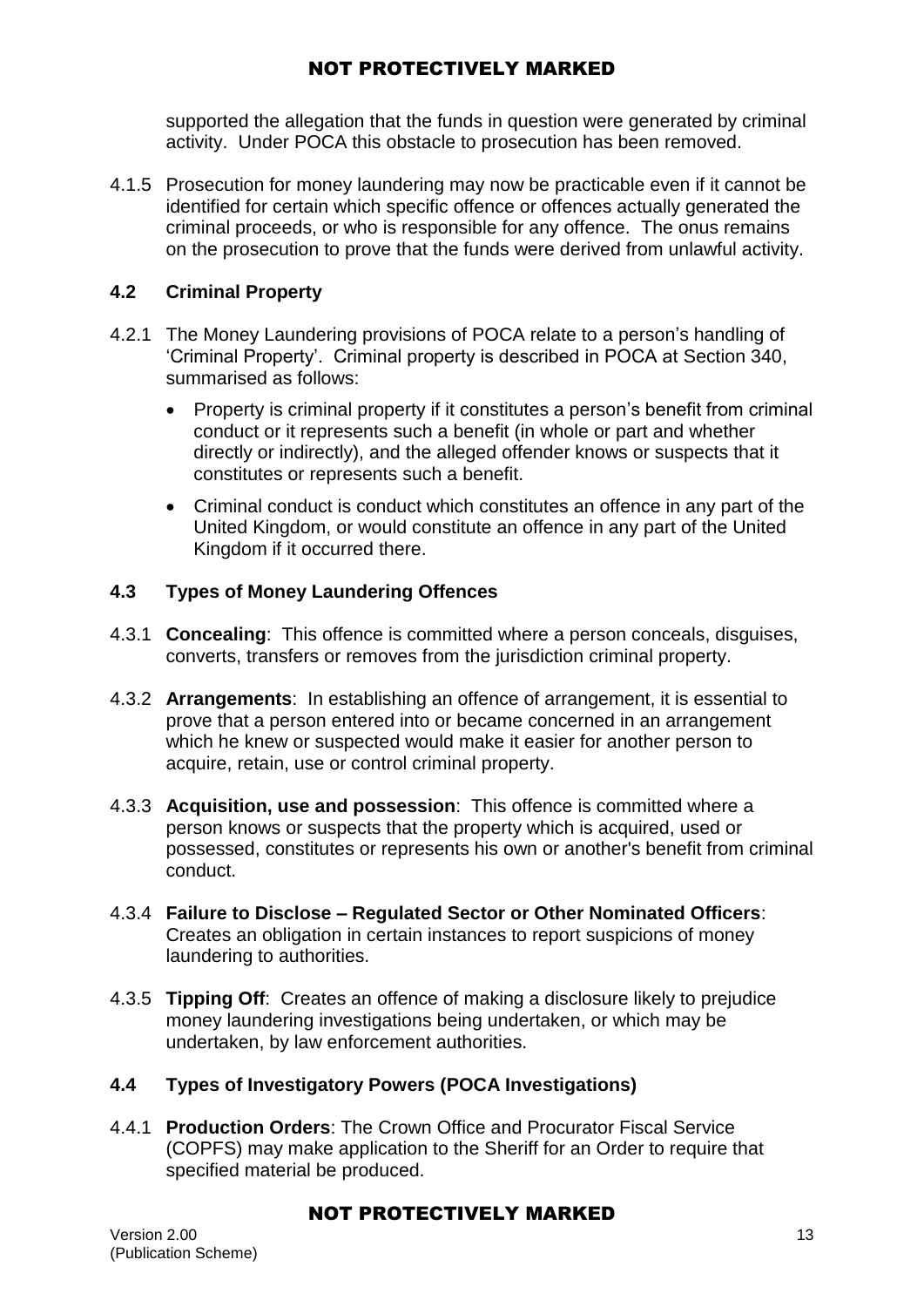- 4.4.2 **Search Warrants**: The POCA Act, under certain circumstances, makes provision for an application in writing to be made to the Sheriff for a Search Warrant.
- 4.4.3 **Customer Information Orders**: This is a new Order introduced by POCA, requiring a financial institution to provide any customer information that it has relating to a specified person, upon being required to do so by a notice in writing by a proper person authorised by COPFS.
- 4.4.4 **Account Monitoring Orders**: An order made by a Sheriff requiring a financial institution to provide 'in time' account information on a specified account, for a specified period not exceeding 90 days.

#### **4.5 Investigation Responsibility**

- 4.5.1 When information or intelligence is received suggesting that a Money Laundering scheme is operating, the FIU will be responsible for initiating a Money Laundering Investigation and the appointment of an enquiry officer.
- 4.5.2 Where during the course of an ongoing criminal enquiry, an offence is identified that one or more sections of POCA relating to Money Laundering has been breached, it shall be the responsibility of the initial enquiry officer to conduct the investigation into the Money Laundering offences. The FIU must be notified, thus ensuring that the appropriate guidance and support is provided.
- 4.5.3 In all cases the FIU will liaise with Crown Office, Serious and Organised Crime Division (SOCD) and advise them of the proposed investigation and request authorisation for a designated money laundering investigation. In this regard, all initial subject reports providing details of the enquiry must be transmitted to the Crown Office via the FIU.

#### **4.6 Case Submission**

- 4.6.1 At the conclusion of any designated Money Laundering Investigation, where it is considered that there is sufficient evidence to merit criminal proceedings, the initial investigating officer will submit a report outlining all available evidence direct to the Serious and Organised Crime Division (SOCD) within the Crown Office. SOCD have ultimate responsibility for the investigation and prosecution of all designated Money Laundering Investigations.
- 4.6.2 Where there is insufficient evidence or the evidence does not identify criminality, a subject report outlining the findings should be made to SOCD via the FIU, in order to conclude and close the case file. SOCD will consider whether the case should be referred to the CRU.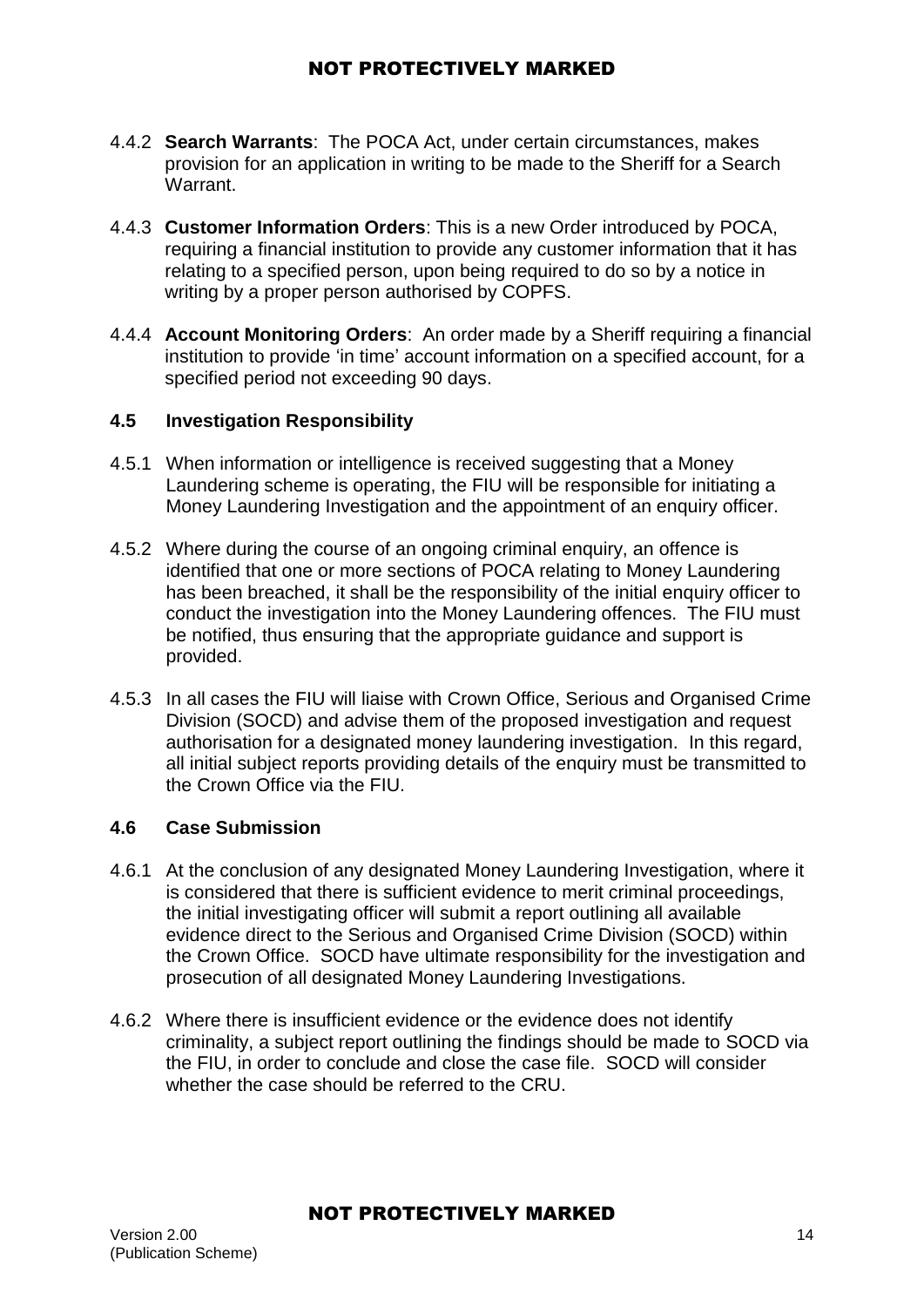#### **4.7 Recording of Money Laundering Investigations**

- 4.7.1 The FIU will be responsible for maintaining a record of all designated Money Laundering Investigations undertaken by the Police Service. The FIU will act as the conduit through which initial subject reports and subsequent investigative power requests are brought to the attention of SOCD.
- 4.7.2 This will enable the FIU to contribute to the National Crime Agency strategic Threat Assessment and relevant Police Scotland Strategic Assessments on the extent and modus operandi of money laundering and dissemination of intelligence and good practice.

## **5. Civil Confiscation**

#### **5.1 Civil Recovery Unit**

- 5.1.1 The CRU has the power under POCA to prohibit the dissipation and pursue civil confiscation of assets which can be shown, on the balance of probabilities, to have been gained through criminal conduct. Where civil confiscation fails, or is not deemed appropriate, the CRU can refer the criminal assets to Her Majesty's Revenue and Customs (HMRC) for a taxation investigation.
- 5.1.2 The CRU receive their referrals direct from Crown Office, the police cannot directly refer cases to the CRU. Cases will be referred to the CRU by Crown Office where a criminal case has failed or been deemed unsuitable for criminal prosecution or where the police have reported an Expedited Referral to Crown Office for the consideration of referral to the CRU.

### **5.2 Expedited Referral**

- 5.2.1 Where the Police have identified assets that are believed to have been gained through criminal conduct, FIUs should instigate investigations (that may include designation of a money laundering enquiry) with the intention of evidencing a criminal case against the subjects who have gained the criminal assets. Where insufficient evidence is found to justify a criminal case, the assets identified, along with a full report of the circumstances, should be reported to SOCD as an Expedited Referral for them to consider referring to the CRU for a civil asset confiscation investigation.
- 5.2.2 FIUs should actively research possible targets in their area to identify assets that may have been gained through criminal conduct with a view to reporting the subjects and assets to SOCD for either a criminal investigation or for consideration of an Expedited Referral.
- 5.2.3 The FIU will act as the SPOC between the CRU and the Police with regard to all follow up enquiries requested in respect of Expedited Referrals and Civil Confiscation cases.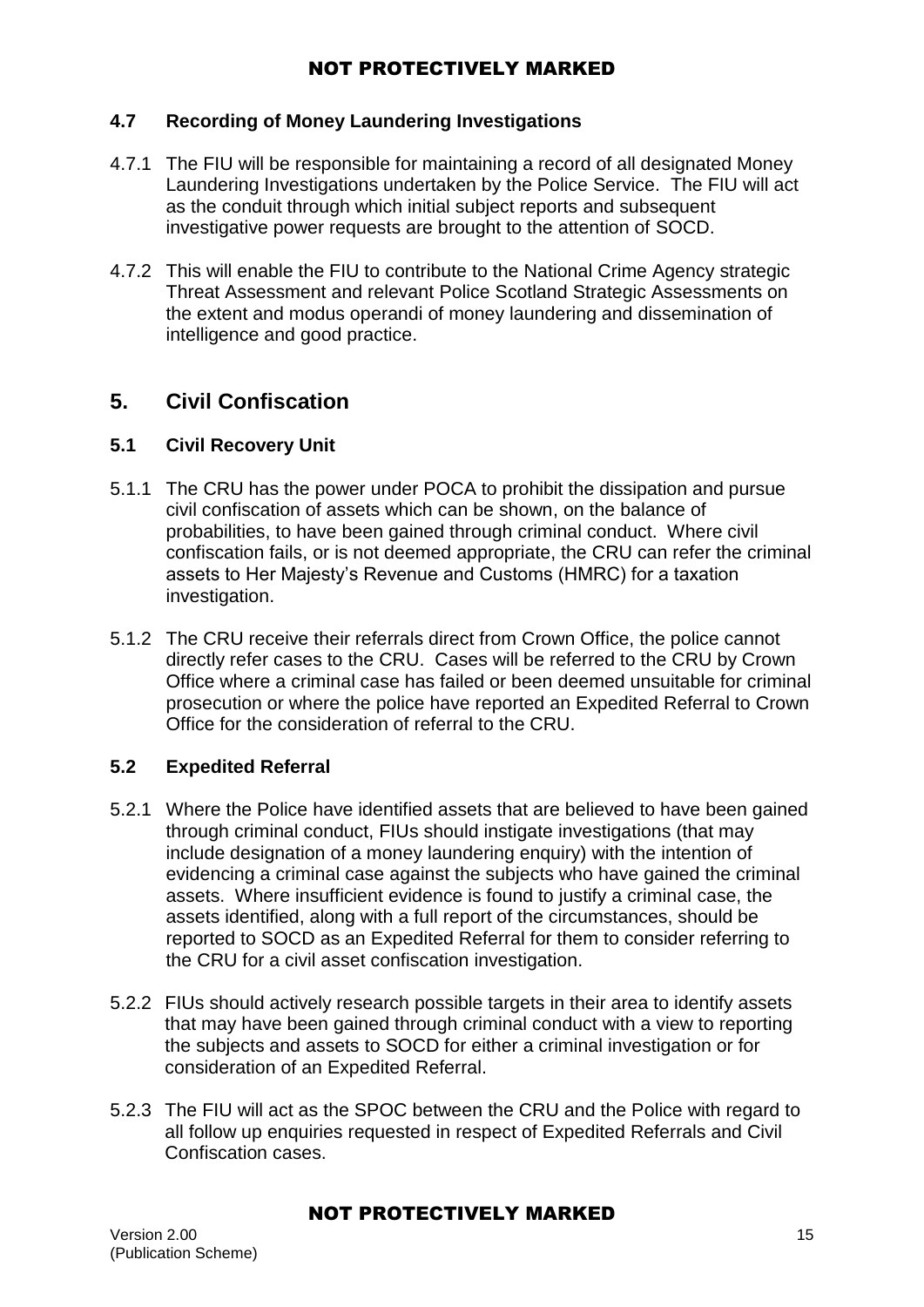## **6. Property Seizure**

### **6.1 Legislation**

6.1.1 Section 127 POCA provides for the search, seizure and retention of property that may be used to satisfy a confiscation order. Property which was seized, for example, as evidence in a criminal investigation and which is subject to a restraining order may continue to be retained even when the evidential purpose for retention no longer exists and in normal circumstances would be returned.

#### **6.2 Powers to Seize Property**

6.2.1 Section 127C provides a Constable may seize property if satisfied that any of the following conditions set out in section 127B is met

#### **First Condition**

- a criminal investigation has been started in Scotland with regard to an indictable offence,
- a person has been arrested for the offence.
- proceedings for the offence have not yet been started against the person in Scotland,
- there are reasonable grounds to believe that the person has benefited from conduct constituting the offence and
- a restraint order is not in force in respect of any realisable property.

#### **Second Condition**

- a criminal investigation has been started in Scotland with regard to an indictable offence,
- a person has been arrested for the offence,
- proceedings for the offence have not yet been started against the person in Scotland and
- a restraint order is in force in respect of any realisable property.

#### **Third Condition**

- proceedings for an indictable offence have been started in Scotland and have not been concluded,
- there is reasonable cause to believe that the accused has benefited from conduct constituting the offence and
- a restraint order is not in force in respect of any realisable property.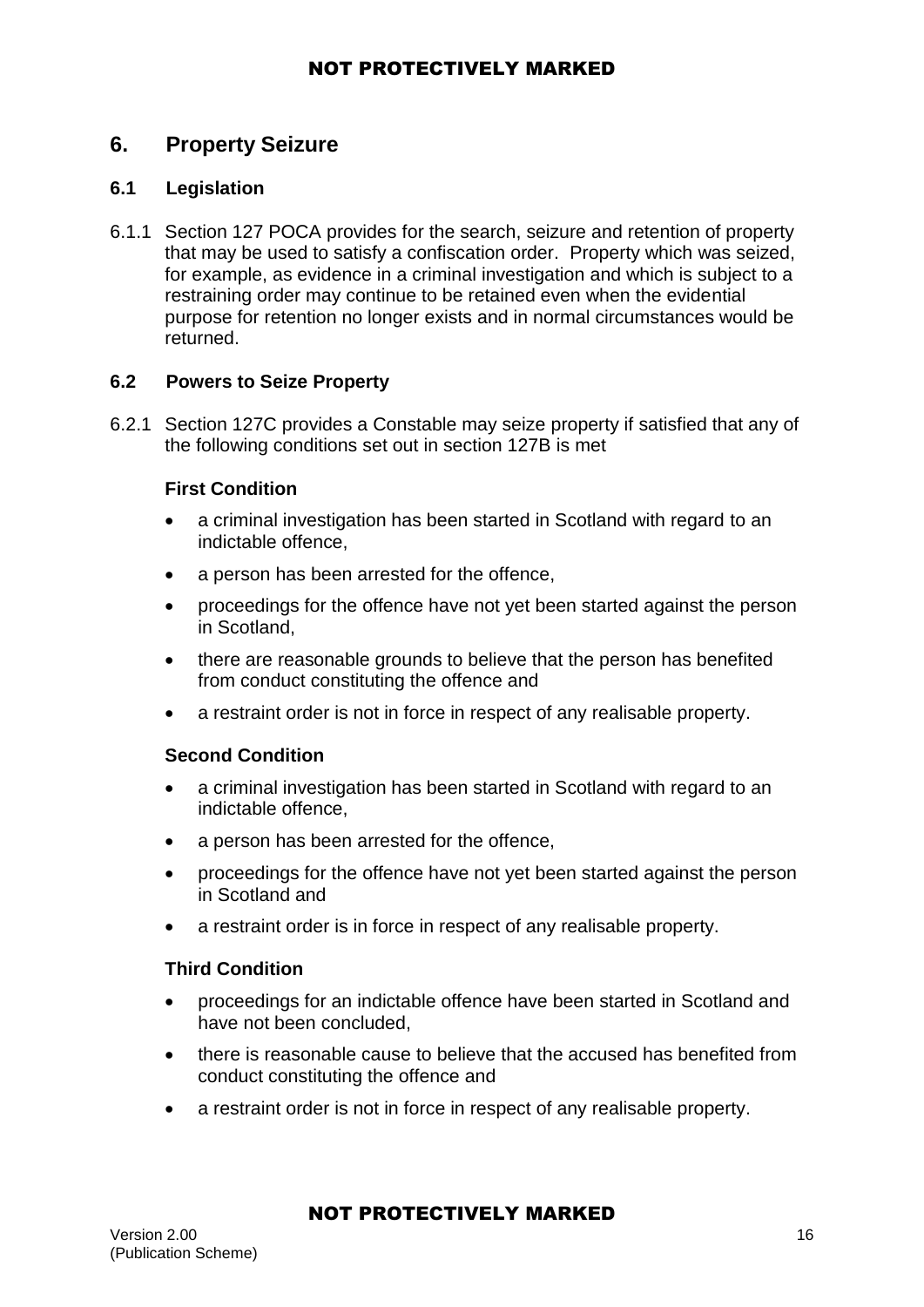#### **Fourth Condition**

- proceedings for an indictable offence have been started in Scotland and have not been concluded and
- a restraint order is in force in respect of any realisable property.

#### **Fifth Condition**

- an application by the prosecutor has been made under Sections 104, 105, 111 or 112 of POCA and not concluded or the officer believes that such an application is to be made and
- there is reasonable cause to believe that the accused has benefited from criminal conduct.

#### **Sixth Condition**

- an application by the prosecutor has been made under Section 106 of POCA and not concluded or the officer believes that such an application is to be made and
- there is reasonable cause to believe that the court will decide under that section that the amount found under the new calculation of the accused's benefit exceeds the relevant amount (as defined in that section).

#### **Seventh Condition**

- an application by the prosecutor has been made under Section 107 of POCA and not concluded or the officer believes that such an application is to be made and
- there is reasonable cause to believe that the court will decide under that section that the amount found under the new calculation of the accused's benefit exceeds the relevant amount (as defined in that section)
- 6.2.2 Section 127C states that on being satisfied on the conditions mentioned above a constable may seize any realisable property if the officer has reasonable grounds for suspecting that
	- the property may otherwise be made unavailable for satisfying any confiscation order that has been or may be made against the accused

or

• the value of the property may otherwise be diminished as a result of conduct by the accused or any other person

But the officer may not seize

- Cash, or
- Exempt property

Exempt property means: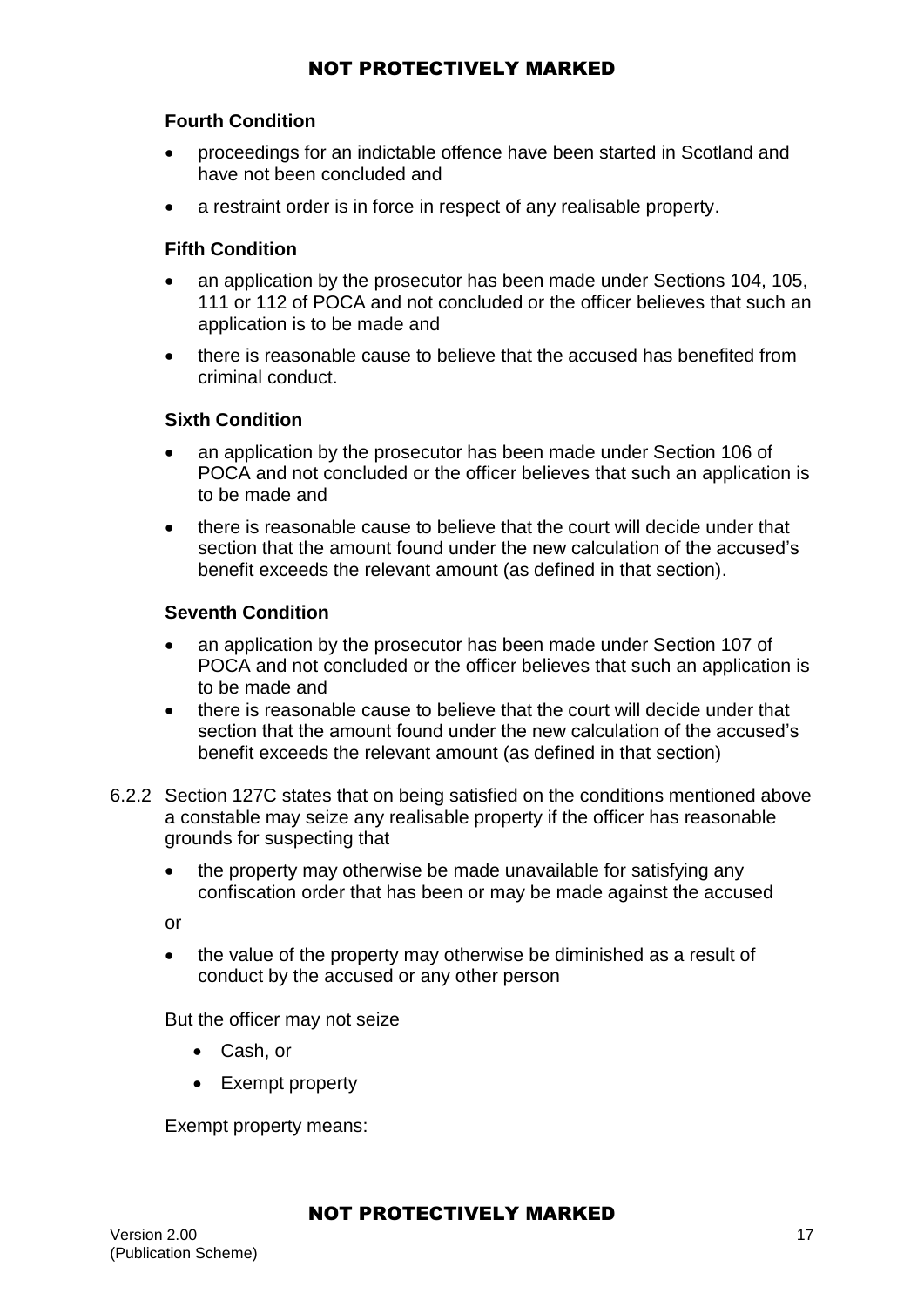- Such tools, books, vehicles and other items of equipment as are necessary to the accused for the use personally in the accused employment, business or vocation
- Such clothing, bedding, furniture, household equipment, provisions or other things as are necessary for satisfying the basic domestic needs of the accused and the accused's family

#### **6.3 Searches for Property**

- 6.3.1 Section 127D of POCA provides that if an officer is lawfully on any premises the officer may search the premises for the purpose of finding any property which
	- the officer has reasonable grounds for suspecting may be found there; and
	- If found there, the officer intends to seize under section 127C

This power to search **can only be** carried out with appropriate approval under section 127G of POCA.

- 6.3.2 Section 127E of POCA provides that if an officer has reasonable grounds for suspecting that a person is carrying property that may be seized under Section 127C the officer may, so far as the officer thinks is necessary or expedient for the purpose of seizing the property require the person
	- to permit a search of any article with the person
	- to permit a search of the person

A constable searching any person may detain the subject for so long as is necessary for this exercise. The power of search does not require a person to submit to an intimate search or strip search.

This power to search **can only be** carried out with appropriate approval under section 127G of POCA.

- 6.3.3 Section 127F of POCA provides that if an officer has reasonable grounds for suspecting that a vehicle contains property that may be seized under section 127C, and it appears to the officer that the vehicle is under the control of a person who is in or in the vicinity of the vehicle. The officer may, so far as the officer thinks is necessary or expedient for the purpose of seizing the property require the person to
	- permit entry to the vehicle.
	- permit a search of the vehicle.

A constable searching any vehicle may detain the vehicle for so long as is necessary for this exercise.

The powers are exercisable only if the vehicle is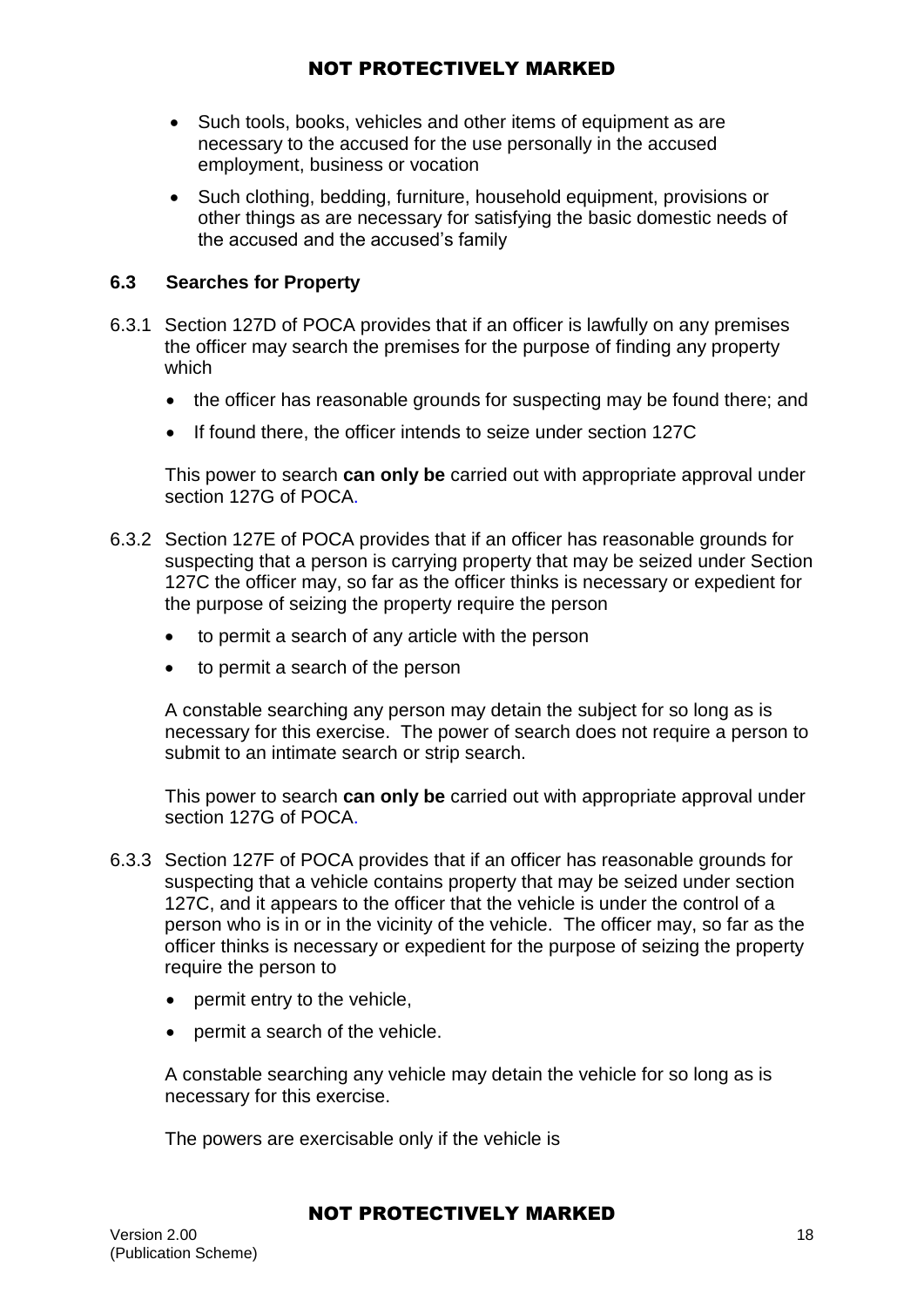- in any place to which, at the time of the proposed exercise of the powers, the public or any section of the public has access, on payment or otherwise, as of right or by virtue of express or implied permission, or
- in any other place to which at that time people have ready access but is not a dwelling.

But if the vehicle is in a garden or yard or other land occupied with and used for the purpose of a dwelling, the officer may exercise the powers of search only if the officer has reasonable grounds for believing

- that the person does not reside in the dwelling, and
- that the vehicle is not in the place in question with the express or implied permission of another who resides in the dwelling.

This power to search **can only be** carried out with appropriate approval under section 127G of POCA.

6.3.4 **NB** Before carrying out any search of persons, vehicles or premises officers and staff should refer to the Police Scotland S-004 Searching Generic Risk Assessment.

### **6.4 Appropriate Approval for Searches**

- 6.4.1 While POCA searches for property do not require a warrant, 'Appropriate Approval' is required; unless in the circumstances it is not practicable to obtain approval before exercising the power. In all cases divisional FIU should be consulted and the Crown Office Proceeds of Crime Unit informed where possible prior to the search.
- 6.4.2 Approval should be given in the first instance by a Sheriff or, where that is not practicable, a senior officer of at least the rank of Inspector. The Constable should explain to the Sheriff the grounds for wishing to undertake the search. Where appropriate and practicable the officer should prepare a written application in the form of a report. Where a senior officer is asked to approve a search, the senior officer should make a written record of their decision.
- 6.4.3 If the powers are exercised without the approval of a Sheriff in a case where:
	- No property is seized by virtue of section 127C; or
	- Any property so seized is not detained for more than 48 hours,

the Constable who exercised the powers must give a written report to the appointed person. A copy should also be provided to the local FIU who will ensure the Proceeds of Crime Unit of COPFS is provided with a copy.

- 6.4.4 The report must give particulars of the circumstances which led the Constable to believe that:
	- The powers were exercisable; and
	- It was not practicable to obtain the approval of a Sheriff.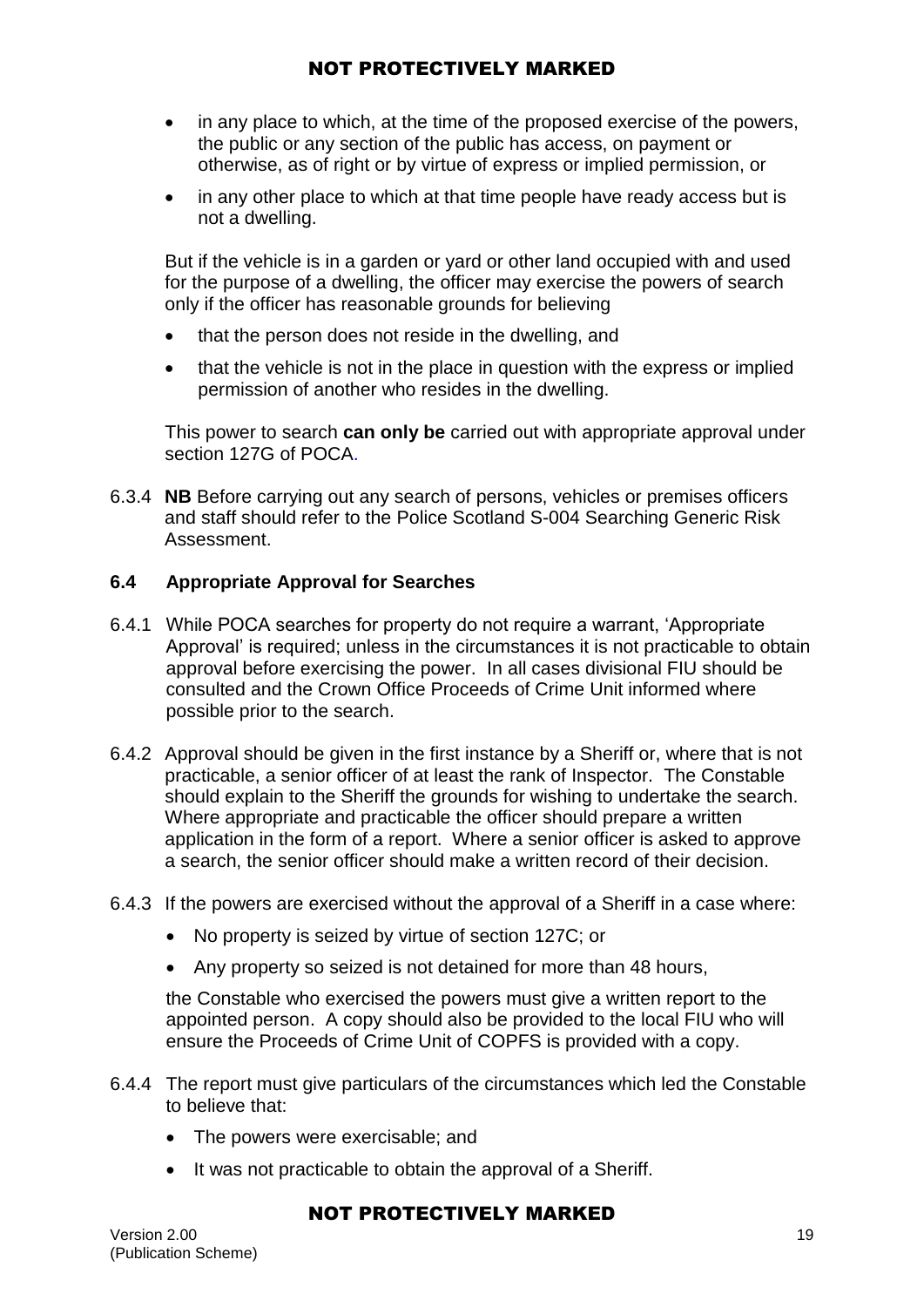#### **6.5 Reporting and Administration Procedures**

- 6.5.1 The seized property should be clearly labelled and stored in a safe place, adhering to local procedures, until the outcome of the initial detention application is known.
- 6.5.2 A subject sheet / report requesting further detention of the property should be dictated by the seizing officer, to be treated as a custody case, prior to the completion of their tour of duty. This report should be forwarded to the FIU for onward transmission to the Proceeds of Crime Unit of SOCD. The report should include
	- Time and date of seizure of the property.
	- Conditions under Section 127B of POCA under which the property was seized, details of the number of the case if it has been reported to COPFS and details of any restraint proceedings.
	- Details of authorisation obtained for the search and seizure, judicial approval, senior officer approval, or whether no approval could be sought.
	- The property seized and its estimated value.
	- Confirmation the property is not cash or exempt property.
	- Why continued detention is necessary why it is considered that the value may diminish as a result of the direct or indirect conduct by the accused or any other person.
	- Why they reasonably suspect that the property may otherwise be made unavailable for satisfying any confiscation order that has been made or may be made against the accused.
	- Any information about third party claims to the property.
	- Information about what the officer anticipates the benefit to the accused from criminal conduct is.
- 6.5.3 The maximum period allowed from the time of the property being seized to when a detention hearing commences is 48 hours (excluding weekends and court holidays). The FIU have responsibility to ensure that the relevant Procurator Fiscal is made aware of the seizure in sufficient time to organise the detention hearing. Once FIU receive the report of a seizure of property, they will liaise with the Proceeds of Crime Unit of SOCD, who will then prepare an application for detention to be heard by a Sheriff. If the detention hearing is not arranged within the 48 hours period, the property must be returned.
- 6.5.4 At the hearing the Sheriff will consider the circumstances and, if deemed appropriate, will order the property to be retained. The matter will then be dealt with by the Proceeds of Crime Unit of SOCD. If the Sheriff decides that the property is not suitable for further detention the FIU will be informed and arrange for the property to be returned to the subject.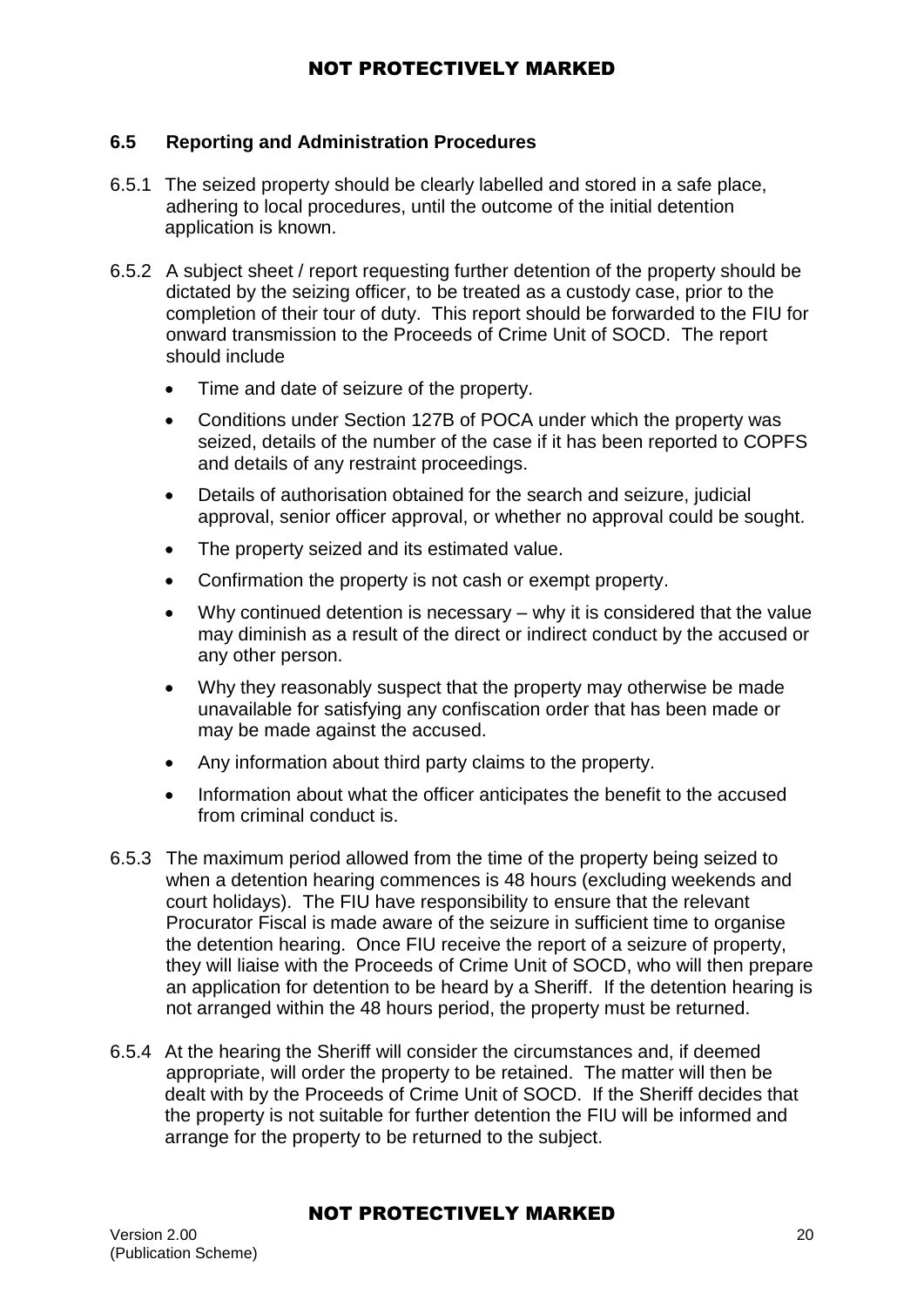- 6.5.5 If following the hearing the property is to be returned to the subject the seizing officer is responsible for this. If the property is to be retained for a further period of time the seizing officer is responsible for ensuring the property is stored in accordance with local practices following consultation with the divisional FIU.
- 6.5.6 The FIU will act as a Single Point of Contact (SPOC) between the seizing officers and the Proceeds of Crime Unit of SOCD. All further enquiries by the Proceeds of Crime Unit of SOCD will be transmitted on to the seizing officers by the FIU.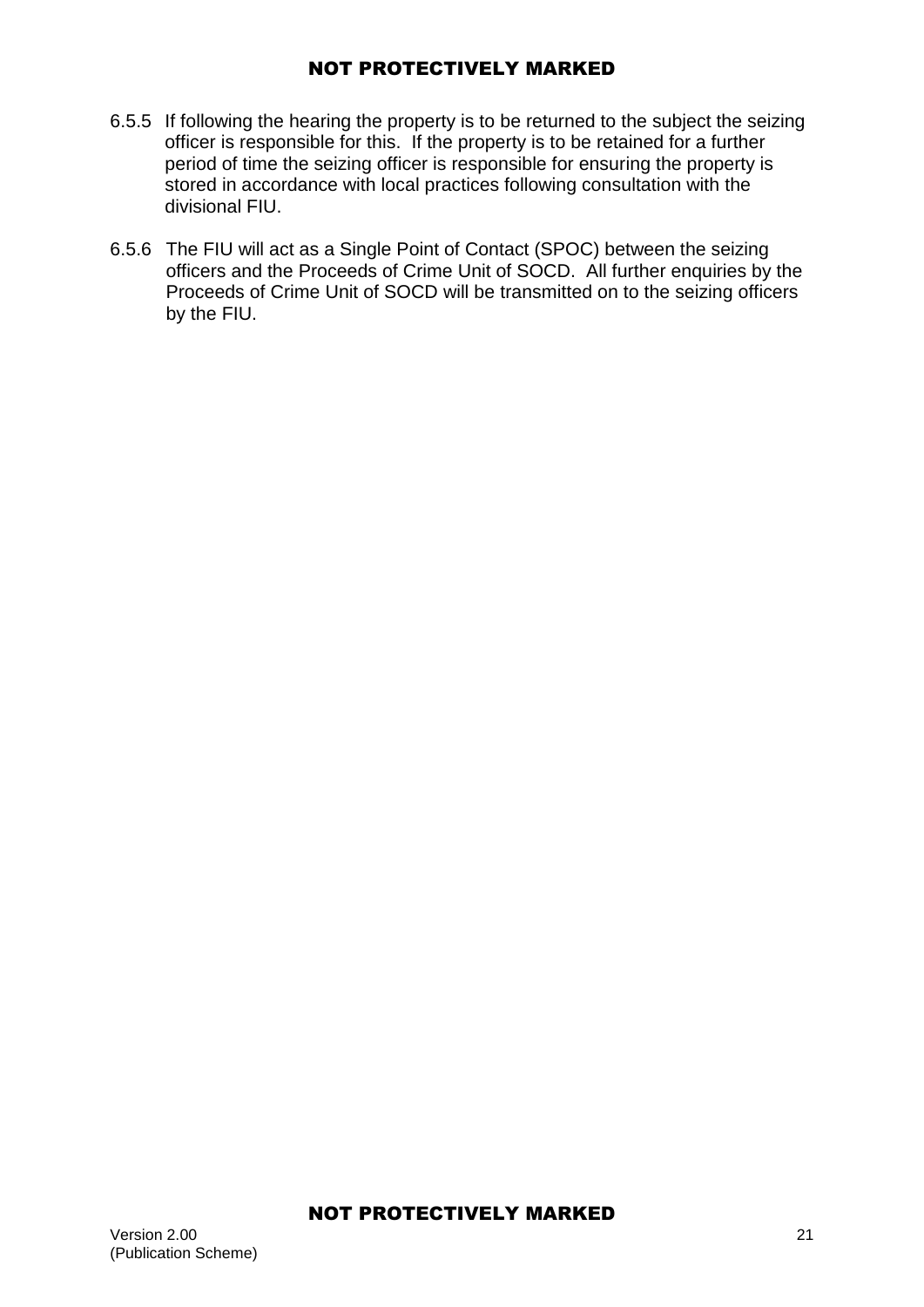## **Appendix 'A'**

## **List of Associated Legislation**

- The Proceeds of Crime Act 2002
- The Serious Organised Crime and Police Act 2005
- The Proceeds of Crime Act 2002 Amendment (Scotland) Order 2011
- Misuse of Drugs Act 1971
- Copyright, Designs and Patents Act 1988
- Gangmasters (Licensing) Act 2004;
- Consumer Credit Act 1974;
- **•** Private Security Industry Act 2001
- Criminal Justice and Licensing (Scotland) Act 2010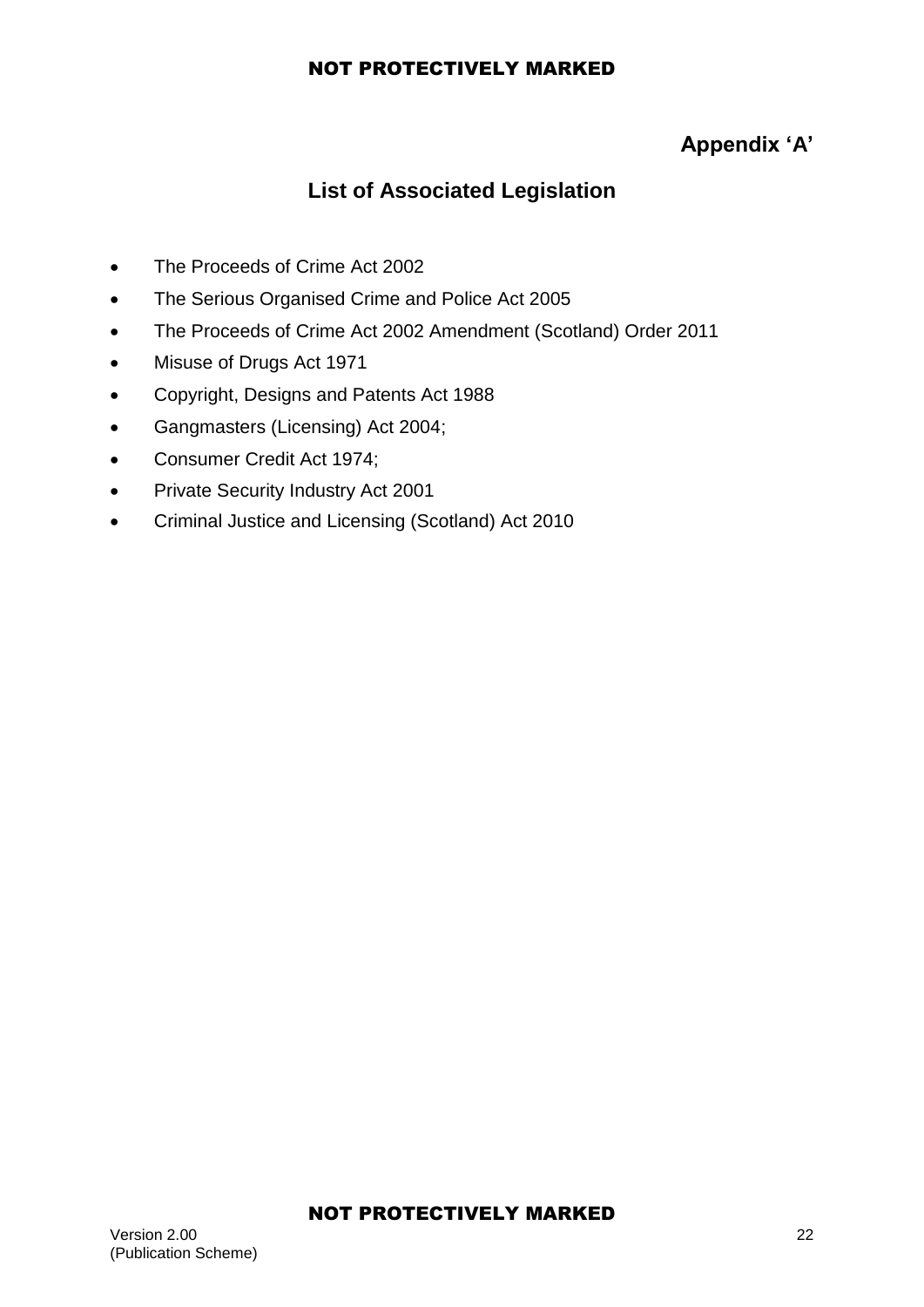## **Appendix 'B'**

## **List of Associated Reference Documents**

## **Policy**

- Crime Investigation
- Serious and Organised Crime

## **Standard Operating Procedures**

- Interpreting and Translating Services SOP
- Record Retention SOP

### **Reference Documents**

- Cash Seizure Guidance and Questions
- Interview for Cash Seizure under Section 294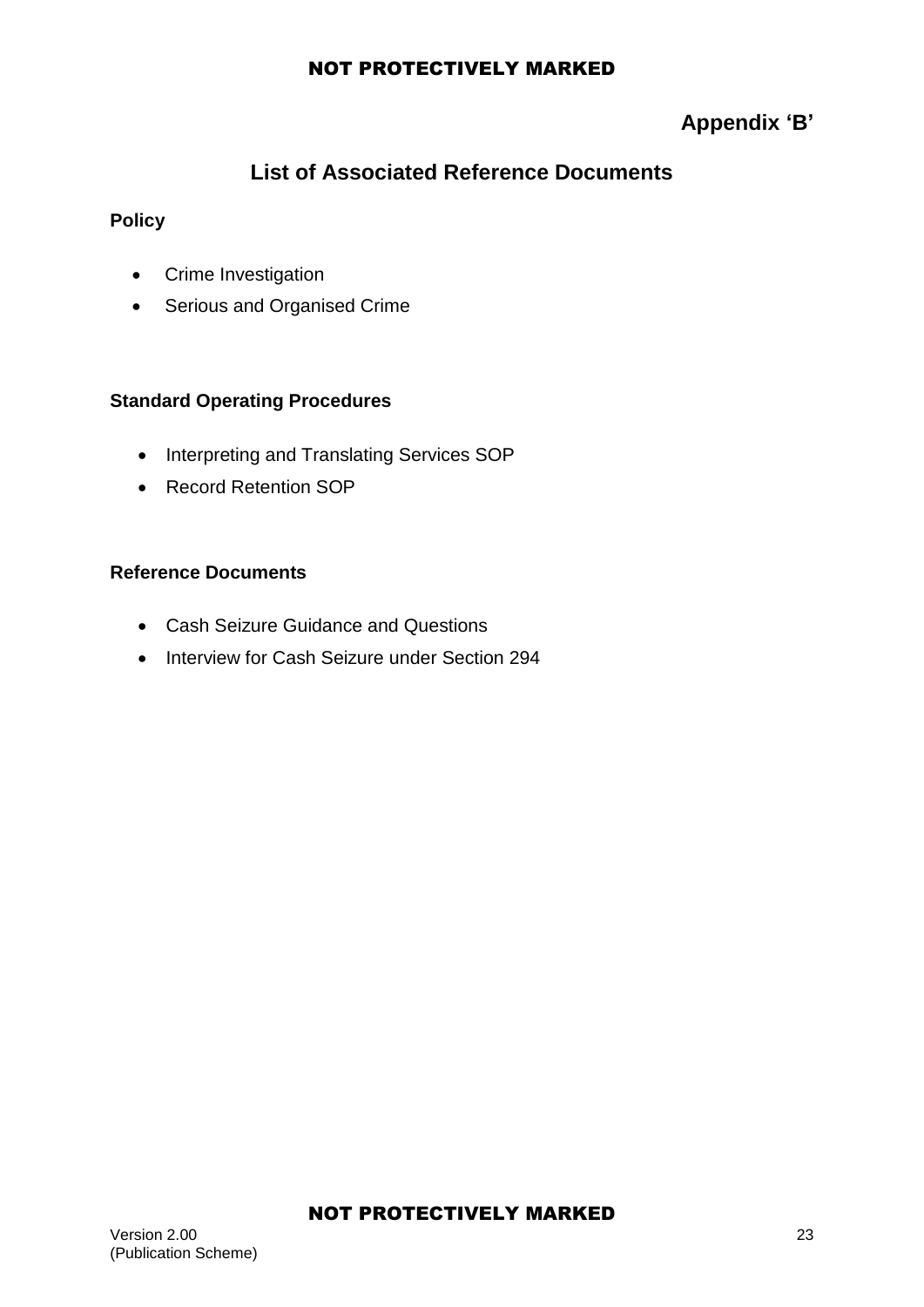# **Appendix 'C'**

## **List of Associated Forms**

- Form 112-041 Certificate of Counting GBP  $(E)$ ; or
- Form 112-042 Certificate of Counting Foreign Currency